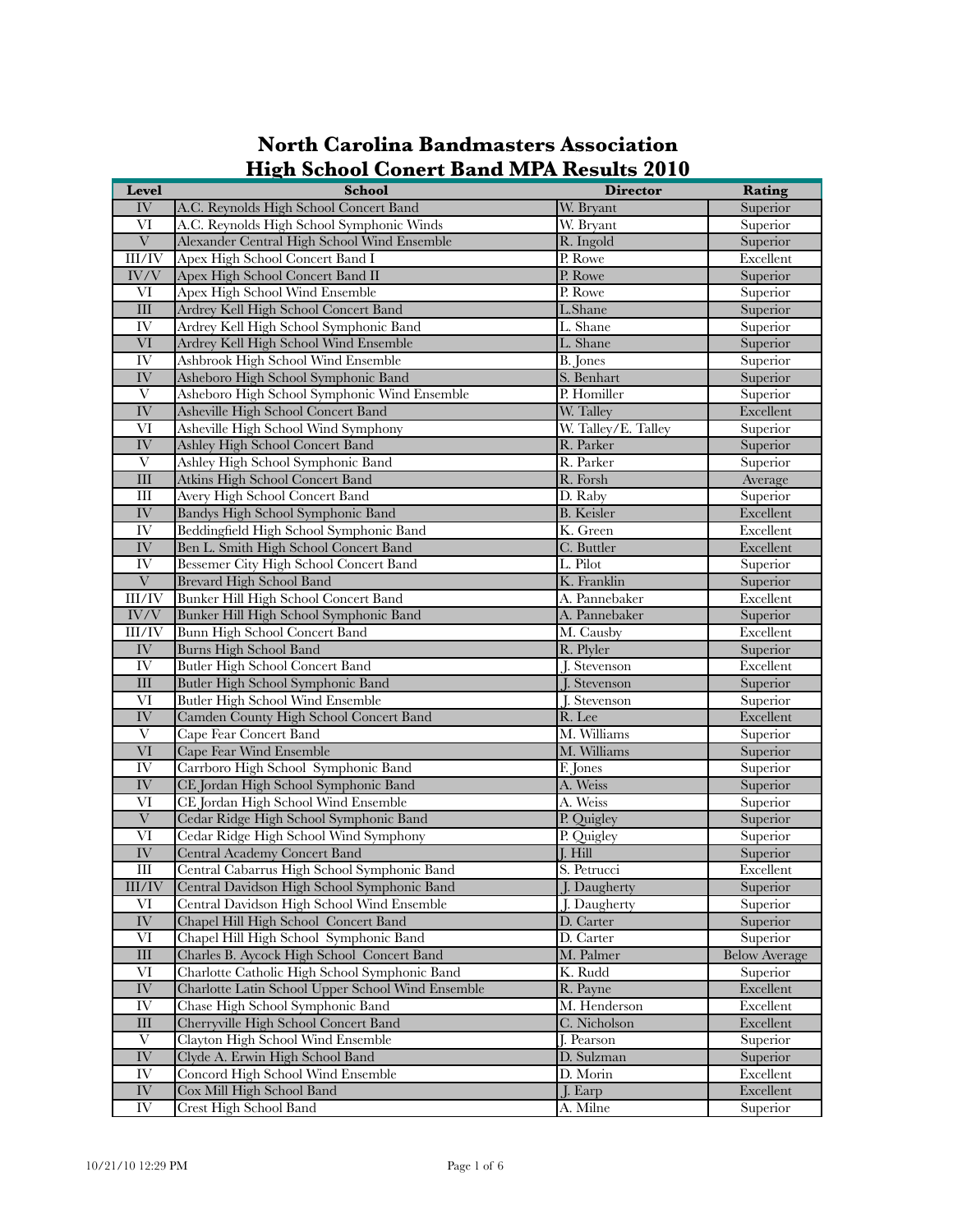| VI                       | Croatan High School Wind Ensemble              | A. Aldredge            | Superior             |
|--------------------------|------------------------------------------------|------------------------|----------------------|
| III                      | Cuthbertson High School Band                   | T. Ebert               | Superior             |
| III/IV                   | Dalton L. McMichael High School Symphonic Band | R. Ouarles             | Excellent            |
| III/IV                   | Davie High School Concert Band                 | A. Jimeson             | Superior             |
| $\overline{\mathrm{V}}$  | Davie High School Symphonic Band               | A. Jimeson             | Superior             |
| IV                       | D. H. Conley High School Band                  | <b>B.</b> Fonville     | Excellent            |
| ${\rm IV}$               | Dixon High School Symphonic Band               | K. Matthews            | <b>Below Average</b> |
| III/IV                   | Draughn High School Concert Band               | D. Hull                | Excellent            |
| IV                       | Dudley High School Concert Band                | R. Reid                | Average              |
| Ш                        | Durham School of the Arts Symphonic Band       | K. Davis               | Excellent            |
| $\overline{\mathrm{V}}$  | Durham School of the Arts Wind Ensemble        | A. Greene              | Superior             |
| IV <sub></sub>           | East Carteret High School Concert Band         | <b>Ashley Wright</b>   | Superior             |
| III                      | East Columbus High School Concert Band         | Jamie Faulk            | Average              |
| V                        | East Davidson High School Symphonic Band       | D. Deese               | Superior             |
| VI                       | East Davidson High School Wind Ensemble        | D. Deese               | Superior             |
| IV                       | East Forsyth High School Concert Band          | G. Murphy              | Excellent            |
| IV                       | East Gaston Symphonic Band                     | J. Dunlevy             | Superior             |
| IV                       | East Henderson High School Concert Band        | $\overline{S}$ . Smith | Superior             |
| VI                       | East Henderson High School Symphonic Band      | S. Smith               | Superior             |
| $\mathop{\rm III}$       | East Lincoln High School Symphonic Band        | D. Stamey              | Superior             |
| VI                       | East Lincoln High School Wind Ensemble         | D. Stamey              | Superior             |
| IV                       | East Mecklenburg High School Concert Band      | S. Clowes              | Superior             |
| VI                       | East Mecklenburg High School Symphonic Band    | S. Clowes              | Excellent            |
| IV <sub></sub>           | East Rowan High School Wind Ensemble           | E. Davis               | Superior             |
| III                      | East Rutherford High School Concert Band       | P. Smith               | Excellent            |
| IV                       | Eastern Randolph High School Symphonic Band    | J. Cvijanovic          | Superior             |
| $\overline{\mathbf{V}}$  | Enka High School Symphonic Band                | R. Caldwell            | Superior             |
| IV                       | Enloe High School Symphonic Band               | R. Hunter              | Superior             |
| VI                       | Enloe High School Wind Ensemble                | R. Hunter              | Superior             |
| IV                       | Foard High School Symphonic Band               | T. Neely               | Excellent            |
| $\ensuremath{\text{V}}$  | Forbush High School Wind Ensemble              | M. Parunak             | Excellent            |
| V                        | Forest Hills High School Band                  | T. Humphries           | Excellent            |
| $\overline{\text{IV}}$   | Forestview High School Band                    | G. Bumgardner          | Average              |
| III/IV                   | Freedom High School Symphonic Band             | J. Hoyle               | Excellent            |
| $\ensuremath{\text{V}}$  | Freedom High School Wind Ensemble              | J. Hoyle               | Excellent            |
| $\mathop{\rm III}$       | Fuquay-Varina High School Symphonic Band       | M. Edwards             | Excellent            |
| VI                       | Fuquay-Varina High School Wind Ensemble        | M. Edwards             | Excellent            |
| $\overline{\mathrm{V}}$  | Garner Magnet High School Symphonic Band       | C. Serina              | Superior             |
| III                      | Glenn High School Wind Ensemble                | J. Miller              | Excellent            |
| IV                       | Graham High School Symphonic Band              | M. Jefferson           | Average              |
| $\overline{\text{V/VI}}$ | Green Hope High School Symphonic Band          | <b>B.</b> Myers        | Superior             |
| VI                       | Green Hope High School Wind Ensemble           | <b>B.</b> Myers        | Superior             |
| $\overline{\text{IV}}$   | Havelock High School Symphonic Band            | J. Benitez/C. Elbing   | Superior             |
| V                        | Havelock High School Wind Ensemble             | J. Benitez/C. Elbing   | Superior             |
| IV                       | Hayesville High School Band                    | J. Gibson              | Excellent            |
| IV                       | Hendersonville High School Concert Band        | F. Shelton             | Superior             |
| VI                       | Hendersonville High School Symphonic Band      | F. Shelton             | Superior             |
| V                        | Hibriten High School Symphonic Band            | K. Townsend            | Superior             |
| $\overline{\mathrm{V}}$  | Hickory High School Band                       | T. Reyes               | Superior             |
| $\overline{\rm II}$      | Hickory Ridge High School Concert Band         | C. White               | Superior             |
| IV                       | Hickory Ridge High School Symphonic Band       | C. White               | Superior             |
| VI                       | Hickory Ridge High School Wind Ensemble        | C. White               | Superior             |
| ${\rm IV}$               | High Point Christian Concert Band              | R. Padgett             | Excellent            |
| $\rm III$                | Hoke County Concert Band                       | C. Conner              | Average              |
| III/IV                   | Holly Springs High School Concert Band         | M. Biasi               | Excellent            |
| V/VI                     | Holly Springs High School Wind Ensemble        | M. Biasi               | Superior             |
| IV                       | Hunter Huss High School Band                   | K. Radford             | Superior             |
| $\overline{\text{IV}}$   | Independence High School Wind Ensemble         | C. Moreau              | Excellent            |
| ${\rm IV}$               | J.H. Rose High School Concert Band             | R. Knight              | Excellent            |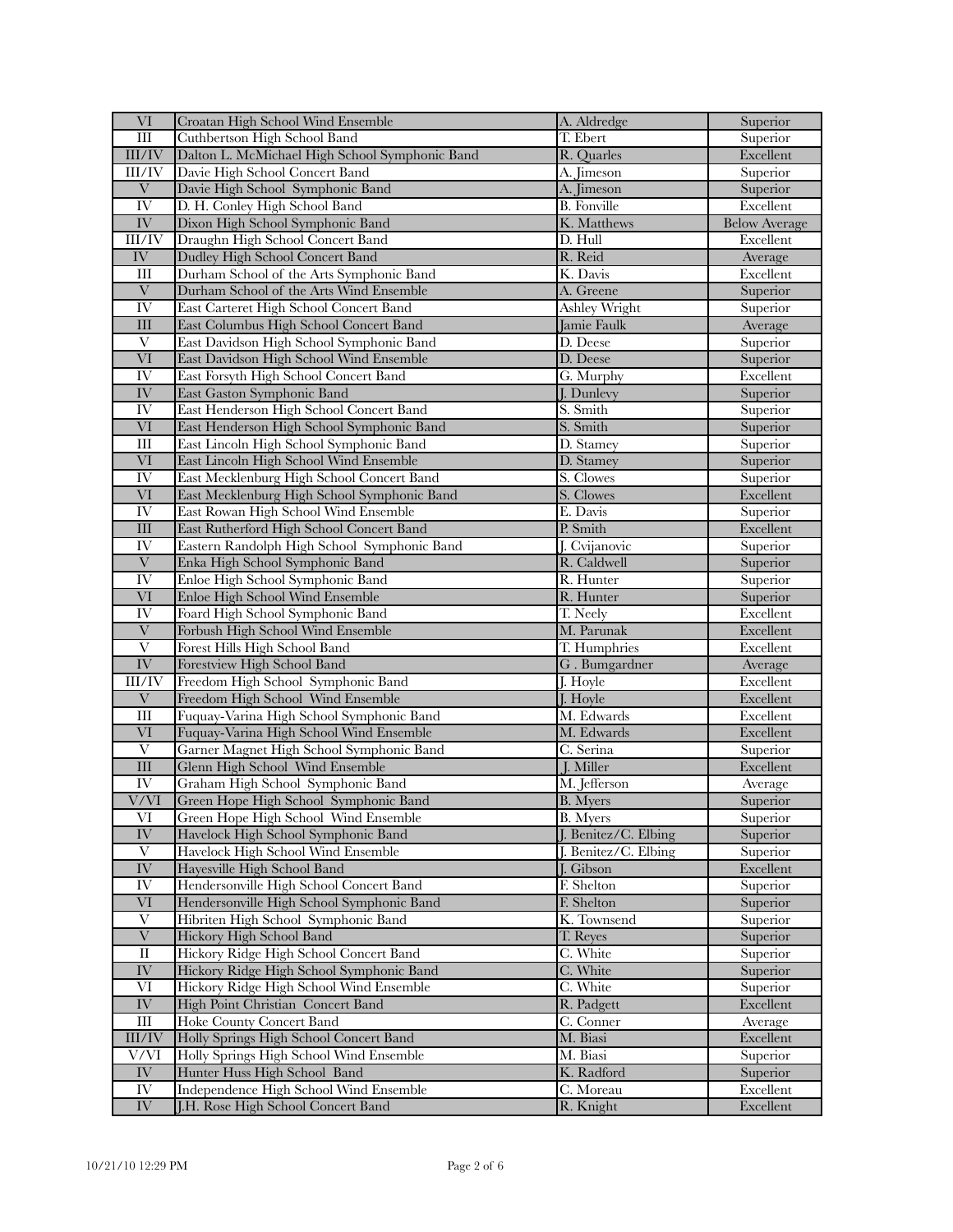| VI                        | J.H. Rose High School Symphonic Band          | R. Knight         | Excellent            |
|---------------------------|-----------------------------------------------|-------------------|----------------------|
| $\overline{\mathrm{V}}$   | Jack Britt Symphonic Winds                    | T. Parsons        | Superior             |
| III                       | Jacksonville High School Concert Band         | C. Howard         | <b>Below Average</b> |
| $\ensuremath{\text{V}}$   | Jacksonville High School Wind Ensemble        | C. Howard         | Average              |
| Ш                         | James B. Hunt High School Concert Band        | A. Mason          | Average              |
| III                       | Jay M. Robinson High School Concert Band      | <b>B.</b> Smith   | Excellent            |
| $\overline{\text{VI}}$    | Jay M. Robinson High School Symphonic Band    | <b>B.</b> Smith   | Superior             |
| $\rm III/IV$              | JF Webb High School Symphonic Band            | C. McCaskill      | Excellent            |
| Ш                         | John A. Holmes High School Band               | D. Shaw           | Superior             |
| ${\rm IV}$                | John T. Hoggard High School Concert Band      | R. Reed           | Superior             |
| VI                        | John T. Hoggard High School Symphonic Band    | R. Reed           | Superior             |
| VI                        | Kings Mountain High School Blazer Band        | G. Doggett        | Superior             |
| $\mathop{\rm III}$        | Kings Mountain High School Ninth Grade Band   | A. Washburn       | Superior             |
| IV/V                      | Lake Norman High School Symphonic Band        | C. Brown          | Superior             |
| VI                        | Lake Norman High School Wind Ensemble         | C. Brown          | Superior             |
| $\overline{\text{IV}}$    | Ledford High School Symphonic Band            | M. Howell         | Excellent            |
| VI                        | Ledford High School Wind Ensemble             | M. Howell         | Excellent            |
| IV                        | Leesville Road High School Concert Band       | D. Albert         | Superior             |
| VI                        | Leesville Road High Schoo Symphonic Band      | D. Albert         | Superior             |
| $\overline{\hbox{III}}$   | Lejeune High School Concert Band              | T. Tyson          | Average              |
| $\mathop{\rm III}$        | Lexington High School Concert Band            | E. Hotchkiss      | Average              |
| $\boldsymbol{\mathrm{V}}$ | Lincolnton High School Wind Ensemble          | D. Benfield       | Excellent            |
| $\overline{III}$          | Louisburg High School Concert Band            | <b>B.</b> Miller  | Average              |
| ${\rm IV}$                | Louisburg High School Symphonic Band          | <b>B.</b> Miller  | Excellent            |
| VI                        | Maiden High School Band                       | C. Caldwell       | Superior             |
| IV                        | Mallard Creek High School Band                | W. Newberry       | Excellent            |
| V                         | Marvin Ridge High School Band                 | K. James          | Superior             |
| IV                        | McDowell High School Symphonic Band           | P. Young          | Superior             |
| IV                        | Middle Creek High School Concert Band         | J. Enloe          | Superior             |
| VI                        | Middle Creek High School Symphonic Band       | J. Enloe          | Superior             |
| IV <sub></sub>            | Millbrook High School Symphonic Band          | N. Kerr           | Excellent            |
| $\overline{\text{V/VI}}$  | Millbrook High School Wind Ensemble           | N. Kerr           | Superior             |
| Ш                         | Mooresville High School Concert I Band        | K. Davis          | Superior             |
| ${\rm IV}$                | Mooresville High School Concert II Band       | T. Lawing         | Superior             |
| VI                        | Mooresville High School Symphonic Band        | K. Davis          | Superior             |
| $\overline{\mathbf{V}}$   | Mount Pleasant High School Band               | <b>B.</b> Tulbert | Superior             |
| IV                        | Mt. Tabor High School Concert Band            | M. Schaub         | Excellent            |
| $\ensuremath{\text{V}}$   | Mt. Tabor High School Symphonic Band          | M. Schaub         | Superior             |
| $\overline{\rm III}$      | Murphy High School Concert Band               | K. Maples         | Average              |
| III                       | Myers Park High School Symphonic Band         | C. Blount         | Excellent            |
| VI                        | Myers Park High School Wind Ensemble          | W. Blount         | Superior             |
| VI                        | North Raleigh Christian Academy Wind Ensemble | J. Burk           | Excellent            |
| $\overline{\rm IV}$       | Nash Central High School Concert Band         | L. Nieves         | Excellent            |
| $\rm{VI}$                 | Nash Central High School Wind Ensemble        | L. Nieves         | Average              |
| Ш                         | New Bern High School Concert Band             | J. Matthews       | Average              |
| IV                        | New Bern High School Symphonic Band           | J. Matthews       | Average              |
| $\overline{\mathrm{V}}$   | Newton-Conover High School Concert Band       | H. Smith          | Excellent            |
| IV                        | North Brunswick Concert Band                  | M. Riel           | Excellent            |
| Ш                         | North Davidson High School Concert Band       | N. Fordham        | Excellent            |
| $\overline{\mathbf{V}}$   | North Davidson High School Wind Ensemble      | N. Fordham        | Superior             |
| IV                        | North Forsyth High School Symphonic Band      | R. Sigler         | Excellent            |
| $\overline{\text{IV}}$    | North Gaston High School Concert Band         | T. Reed           | Superior             |
| $\overline{\rm IV}$       | North Henderson High School Band              | S. Sigmon         | Superior             |
| $\rm III/IV$              | North Iredell High School Concert Band        | C. Wilson         | Excellent            |
| IV                        | North Iredell High School Symphonic Band      | C. Wilson         | Excellent            |
| ${\rm IV}$                | North Lincoln High School Symphonic Band      | N. Underwood      | Superior             |
| VI                        | North Lincoln High School Wind Ensemble       | N. Underwood      | Superior             |
| $\rm III$                 | North Mecklenburg High School Concert Band    | C. Logan          | Average              |
| ${\rm IV}$                | North Mecklenburg High School Symphonic Band  | C. Logan          | Excellent            |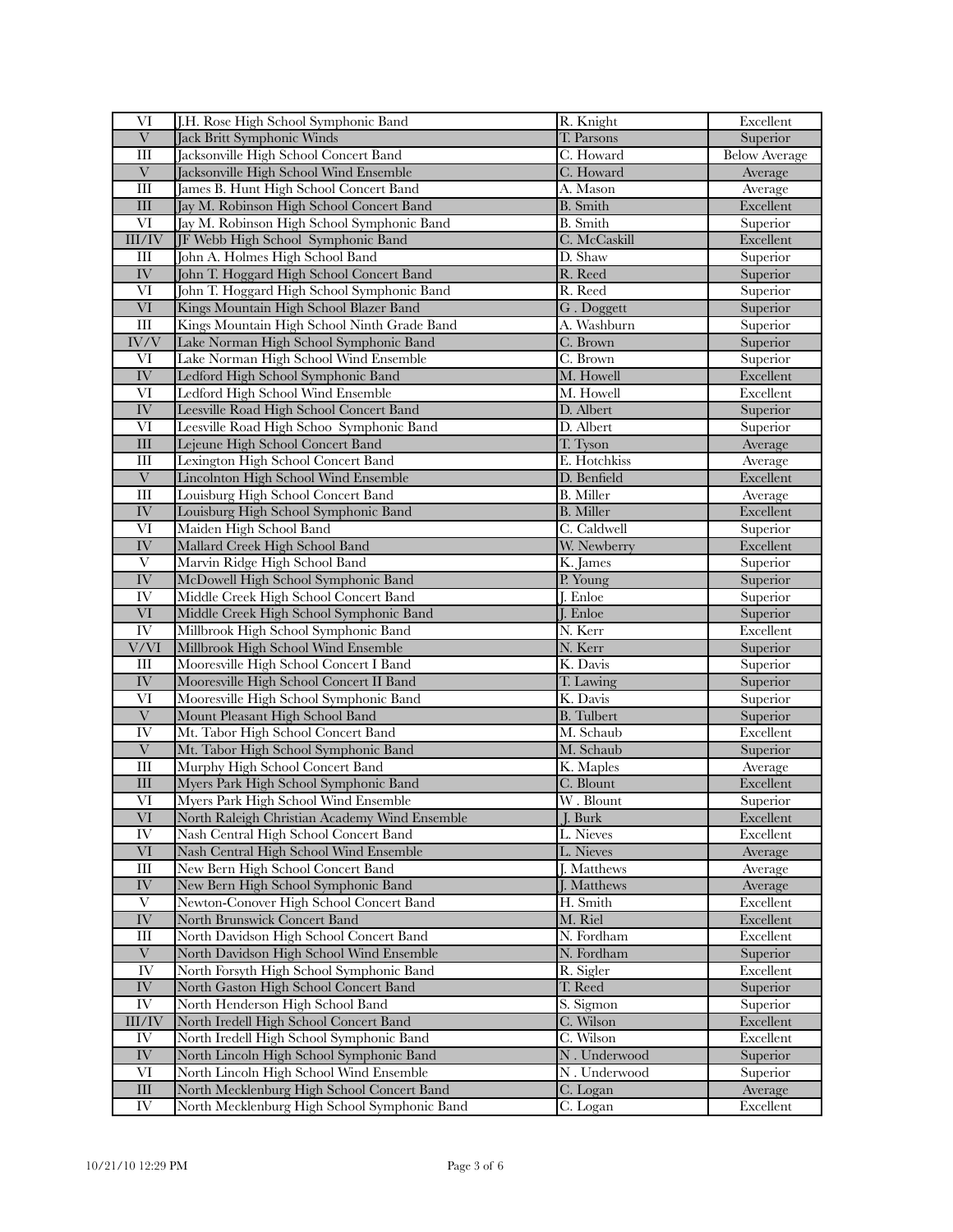| $\mathop{\rm III}$       | North Pitt High School Concert Band           | R. Montoya            | Average              |
|--------------------------|-----------------------------------------------|-----------------------|----------------------|
| IV                       | North Stokes High School Concert Band         | D. Jarvis             | Superior             |
| $\overline{\hbox{III}}$  | North Wilkes High School Concert Band         | N. Lawson             | Average              |
| IV                       | Northeast Guilford High School Concert Band   | S. Anderson           | Average              |
| IV                       | Northeastern High School Symphonic Band       | W. James              | Excellent            |
| IV                       | Northern Guilford High School Symphonic Band  | E. Kimbrough          | Superior             |
| ${\rm IV}$               | Northern Nash High School Symphonic Band      | E. Harris             | Superior             |
| VI                       | Northern Nash High School Wind Ensemble       | E. Harris             | Superior             |
| $\rm III$                | Nortside-Onslow High School Concert Band      | <b>B.</b> Staley      | Excellent            |
| V                        | Nortside-Onslow High School Wind Ensemble     | <b>B.</b> Staley      | Superior             |
| $\overline{\text{IV}}$   | Northwest Cabarrus High School Symphonic Band | S. Bogan II           | Superior             |
| Ш                        | Northwest Guilford High School Symphonic Band | B. McMath             | Excellent            |
| $\overline{V}$           | Northwest Guilford High School Wind Ensemble  | <b>B.</b> McMath      | Superior             |
| IV <sub></sub>           | Northwest School of the Arts Wind Ensemble    | M. Sanders            | Average              |
| $\rm III$                | Northwood Eighth-Twelfth Grade Band           | J. Wright             | Excellent            |
| $\overline{\text{IV/V}}$ | Northwood High School Concert Band            | E. Cottrell           | Excellent            |
| ${\rm IV}$               | Orange High School Symphonic Band             | A. Carter             | Superior             |
| V/VI                     | Orange High School Wind Ensemble              | A. Carter             | Superior             |
| $\overline{\text{IV}}$   | <b>Overhills Concert Band</b>                 | M. Sutton             | Superior             |
| IV                       | Page High School Wind Ensemble                | E. Deaton             | Superior             |
| $\ensuremath{\text{V}}$  | Panther Creek High School Symphonic Band      | D. Robinson           | Superior             |
| VI                       | Panther Creek High School Wind Ensemble       | D. Robinson           | Superior             |
| III                      | Parkland High School Concert Band             | J. Hamiel             | Average              |
| IV                       | Parkwood High School Band                     | A. Wallace            | Excellent            |
| $\overline{\text{IV}}$   | Pasquotank County High School Symphonic Band  | R. Spitler            | Average              |
| IV                       | Patton High School Symphonic Band             | C. Higdon             | Superior             |
| III                      | Pender High School Symphonic Band             | C. Black              | <b>Below Average</b> |
| IV                       | Perquimans County High School Symphonic Band  | C. Whitehurst         | Excellent            |
| III                      | Person High School Wind Symphony              | M. Robertson          | Excellent            |
| $\overline{\mathrm{V}}$  | Piedmont High School Band                     | J. Lukac              | Superior             |
| $\overline{\mathrm{V}}$  | Pinecrest Wind Ensemble                       | J. Muccio             | Excellent            |
| IV                       | Polk County High School Concert Band          | C. Gilbert            | Superior             |
| $\overline{\mathbf{V}}$  | Porter Ridge High School Band                 | I. Faires             | Superior             |
| IV                       | Providence Grove High School Symphonic Band   | E. Gee                | Excellent            |
| IV                       | Providence High School Concert Band           | P.Jackson             | Superior             |
| $\overline{\mathrm{V}}$  | Providence High School Symphonic Band         | S. Russell            | Superior             |
| VI                       | Providence High School Wind Ensemble          | P. Jackson            | Superior             |
| $\mathop{\rm III}$       | Purnell Swett High School Concert Band        | C. Brantley           | Average              |
| ${\rm IV}$               | Ragsdale High School Band                     | A. Oldham             | Superior             |
| III/IV                   | Raleigh Charter High School Concert Band      | C. Brown              | Excellent            |
| $\overline{\rm III/IV}$  | Randleman High School Symphonic Band          | E. Campbell           | Excellent            |
| IV/V                     | Ravenscroft Upper School Band                 | <b>B.</b> Pendergrass | Superior             |
| $\mathop{\rm III}$       | Richlands High School Concert Band            | G. Shreckengost       | Excellent            |
| Ш                        | Roanoke Rapids High School Concert Band       | L. Avery              | Excellent            |
| ${\rm IV}$               | Roanoke Rapids High School Symphonic Band     | L. Avery              | Excellent            |
| $\mathop{\rm III}$       | Robbinsville High School Band                 | J. Stout              | Excellent            |
| ${\rm IV}$               | Rockingham County High School Concert Band    | D. Dohm               | Excellent            |
| V                        | Ronald Reagan High School Concert Band        | M. Liner              | Excellent            |
| $\overline{\text{VI}}$   | Ronald Reagan High School Symphonic Band      | M. Liner              | Superior             |
| $\rm III$                | Salisbury High School Band                    | D. Mills              | Excellent            |
| $\overline{\text{VI}}$   | Sanderson High School Wind Ensemble           | C. Flowers            | Superior             |
| IV                       | <b>Scotland Concert Band</b>                  | <b>J.</b> Hammonds    | Excellent            |
| $\overline{\mathbf{V}}$  | Scotland Symphonic Band                       | M. Doerffel           | Superior             |
| IV                       | <b>Seventy First Concert Band</b>             | J. Robinson           | Excellent            |
| $\mathop{\rm III}$       | Shelby High School Band                       | <b>B.</b> Young       | Excellent            |
| IV                       | Smoky Mountain High School Band               | A. Umphlett           | Excellent            |
| VI                       | South Brunswick Wind Ens.                     | J. Messina            | Excellent            |
| $\overline{\rm IV}$      | South Caldwell High School Concert Band       | J. Childers           | Superior             |
| VI                       | South Caldwell High School Symphonic Band     | J. Childers           | Superior             |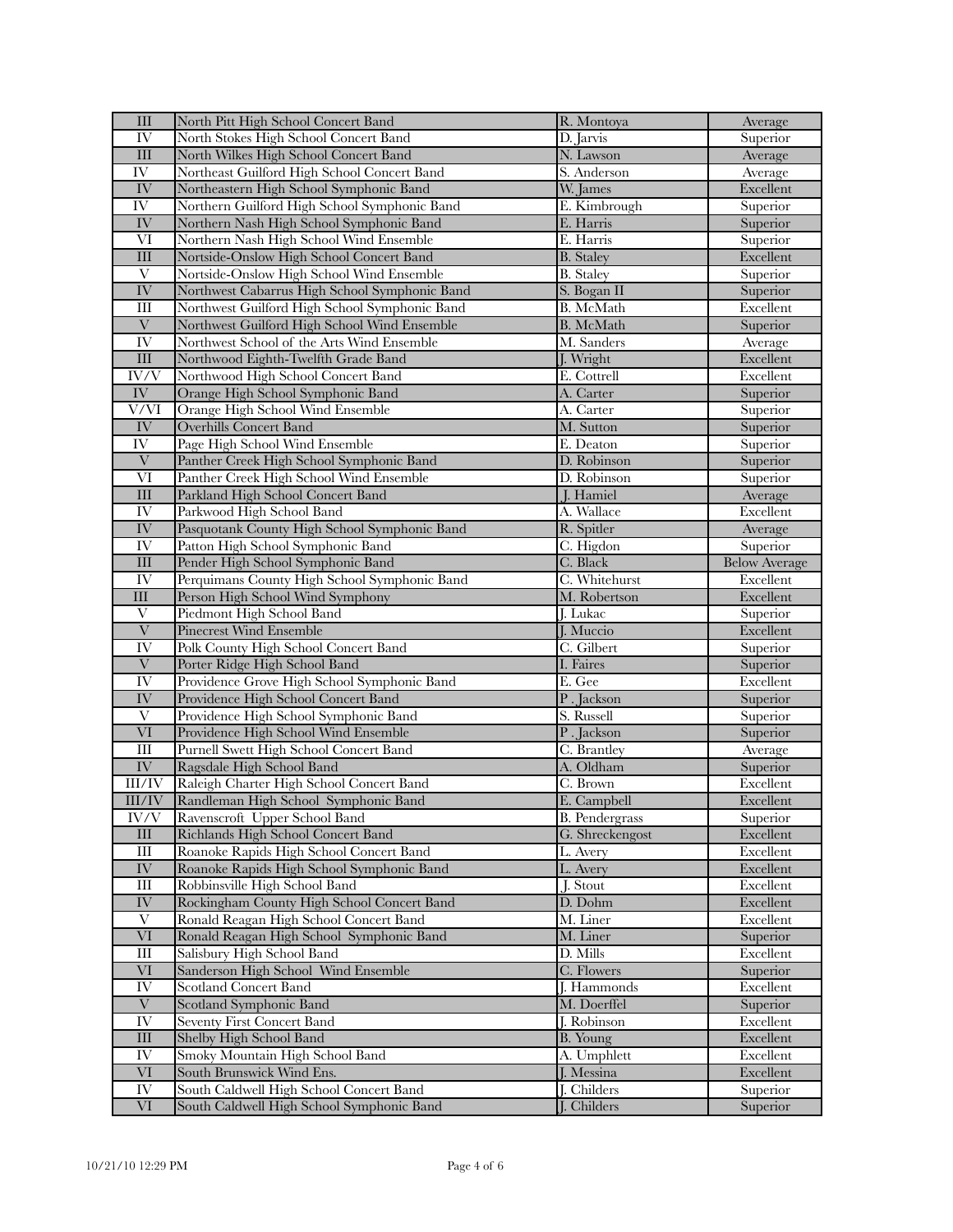| V                                     | South Central High School Winds                                             | N. Medley                          | Superior              |
|---------------------------------------|-----------------------------------------------------------------------------|------------------------------------|-----------------------|
| $\overline{\text{III}}$               | South Columbus High School Concert Band                                     | <b>B.</b> Goodwin                  | Superior              |
| IV                                    | South Mecklenburg High School Symphonic Band                                | C. Rugila                          | Excellent             |
| $\ensuremath{\text{V}}$               | South Mecklenburg High School Wind Ensemble                                 | C. Rugila                          | Excellent             |
| IV                                    | South Point High School Band                                                | T. Hamilton                        | Excellent             |
| III                                   | South View Concert Band                                                     | J. Bolder                          | Excellent             |
| IV                                    | South View Symphonic                                                        | I. Bolder                          | Excellent             |
| $\overline{\text{VI}}$                | South View Wind Ensemble                                                    | J. Bolder                          | Superior              |
| IV                                    | Southeast Guilford High School Concert Band                                 | J. Ray                             | Superior              |
| ${\rm IV}$                            | Southern Alamance High School Symphonic Band                                | C. Patton                          | Excellent             |
| Ш                                     | Southern Guilford High School Concert Band                                  | A. Batts                           | Excellent             |
| $\ensuremath{\text{V}}$               | Southwest Guilford High School Wind Ensemble                                | K. Butler                          | Superior              |
| $\overline{\mathrm{V}}$               | Southwest Onslow High School Wind Ensemble                                  | K. Day                             | Excellent             |
| IV                                    | Southwestern Randloph High School Symphonic Band                            | G. Gibson                          | Excellent             |
| V                                     | St. Stephens High School Symphonic Band                                     | D. Stiles                          | Superior              |
| IV                                    | Sun Valley High School Sun Valley High School Band                          | J. Reynolds                        | Superior              |
| $\mathop{\rm III}$                    | Swain High School Band                                                      | K. Williams-Lanning                | Superior              |
| IV                                    | Swansboro High School Swansboro High School Wind Ensemble P. Smith          |                                    | Superior              |
| IV                                    | T.C. Roberson High School Concert Band                                      | M. Wilson                          | Superior              |
| VI                                    | T.C. Roberson High School Symphonic Band                                    | M. Wilson                          | Superior              |
| Ш                                     | Tarboro High School Concert Band                                            | M. Frankenhauser                   | Average               |
| VI                                    | Terry Sanford High School Wind Ensemble                                     | J. Jordan                          | Superior              |
| IV                                    | Topsail High School Topsail High School Wind Ensemble                       | K. McMurray                        | Excellent             |
| IV                                    | <b>Triton Concert Band</b>                                                  | J. Montgomery                      | Excellent             |
| IV                                    | Tuscola High School Concert Band                                            | A. Cooper/T. Wise                  | Superior              |
| $\rm{VI}$                             | Tuscola High School Symphony Band                                           | T. Wise/A. Cooper                  | Superior              |
| $\mathop{\rm III}$                    | <b>Union Pines High School Concert</b>                                      | Rob Hill                           | Excellent             |
| IV                                    | Union Pines High School Symphonic Band                                      | Rob Hill                           | Excellent             |
| VI                                    | Union Pines High School Wind Ensemble                                       | Rob Hill                           | Excellent             |
| IV                                    | Wake Forest-Rolesville High School Concert Band                             | S. Norman                          | Excellent             |
| V                                     | Wake Forest-Rolesville High School Wind Ensemble                            | S. Norman                          | Superior              |
| IV                                    | Wakefield High School Concert Band                                          | J. Potter                          | Superior              |
| VI                                    | Wakefield High School Wind Ensemble                                         | J. Potter                          | Superior              |
| $\overline{\mathbf{V}}$               | Watauga High School Symphonic Band                                          | T. Walker                          | <b>Comments Only</b>  |
| IV                                    | Weddington High School Symphonic Band                                       | R. Owens                           | Superior              |
| $\rm III$                             | Wesleyan Academy Wind Ensemble                                              | <b>B.</b> Roberts                  | Excellent             |
| IV                                    | West Caldwell High School Concert Band                                      | R. Hill                            | Average               |
| IV                                    | West Carteret High School Concert Band                                      | C. Everett/A. Wright               | Superior              |
| VI                                    | West Carteret High School Symphonic Band                                    | C. Everett/A. Wright               | Superior              |
| IV                                    | <b>West Columbus High School Concert</b>                                    | G. Nickerson                       | <b>Comments Only</b>  |
| $\overline{\mathrm{V}}$               | West Craven High School Symphonic Band                                      | <b>B.</b> Langhans                 | Superior              |
| Ш                                     | West Davidson High School Concert Band                                      | L. Gaskill                         | Superior              |
| III/IV                                | West Forsyth High School Concert Band                                       | J. Kirkpatrick                     | Superior              |
| ${\rm IV}$                            |                                                                             |                                    |                       |
| $\overline{\text{VI}}$                | West Forsyth High School Symphonic Band                                     | J. Kirkpatrick                     | Superior              |
| IV                                    | West Forsyth High School Wind Ensemble                                      | J. Kirkpatrick                     | Superior              |
|                                       | West Henderson High School                                                  | A. Klaes                           | Excellent             |
| IV                                    | West Iredell High School Concert Band                                       | L. Ewing                           | Superior              |
| ${\rm IV}$                            | West Johnston High School Symphonic                                         | G. Griffin                         | Excellent             |
| $\overline{\text{VI}}$                | West Johnston Wind Symphony                                                 | D. Duffy                           | Superior              |
| $\overline{\mathbf{V}}$               | West Lincoln High School West Lincoln High School Band                      | J. Horner                          | Excellent             |
| $\overline{\rm IV}$                   | West Rowan High School West Rowan Wind Ensemble                             | D. Trivette                        | Excellent             |
| $\overline{\text{IV}}$                | West Stokes High School Symphonic Band                                      | D. Bennett                         | Excellent             |
| VI                                    | West Stokes High School Wind Ensemble                                       | D. Bennett                         | Excellent             |
| $\rm III$                             | West Wilkes High School Concert Band                                        | M. Dauer                           | Excellent             |
| IV <sub></sub>                        | Western Guilford High School Wind Ensemble                                  |                                    | Superior              |
| ${\rm IV}$                            | Wheatmore High School Symphonic Band                                        | J. Hudson                          | Excellent             |
| $\overline{\rm III}$                  | White Oak High School Freshman Band                                         | N. Lee                             | Excellent             |
| $\overline{\text{IV}}$<br>$\mbox{VI}$ | White Oak High School Symphonic Band<br>White Oak High School Wind Ensemble | P. Ditch/N. Lee<br>P. Ditch/N. Lee | Excellent<br>Superior |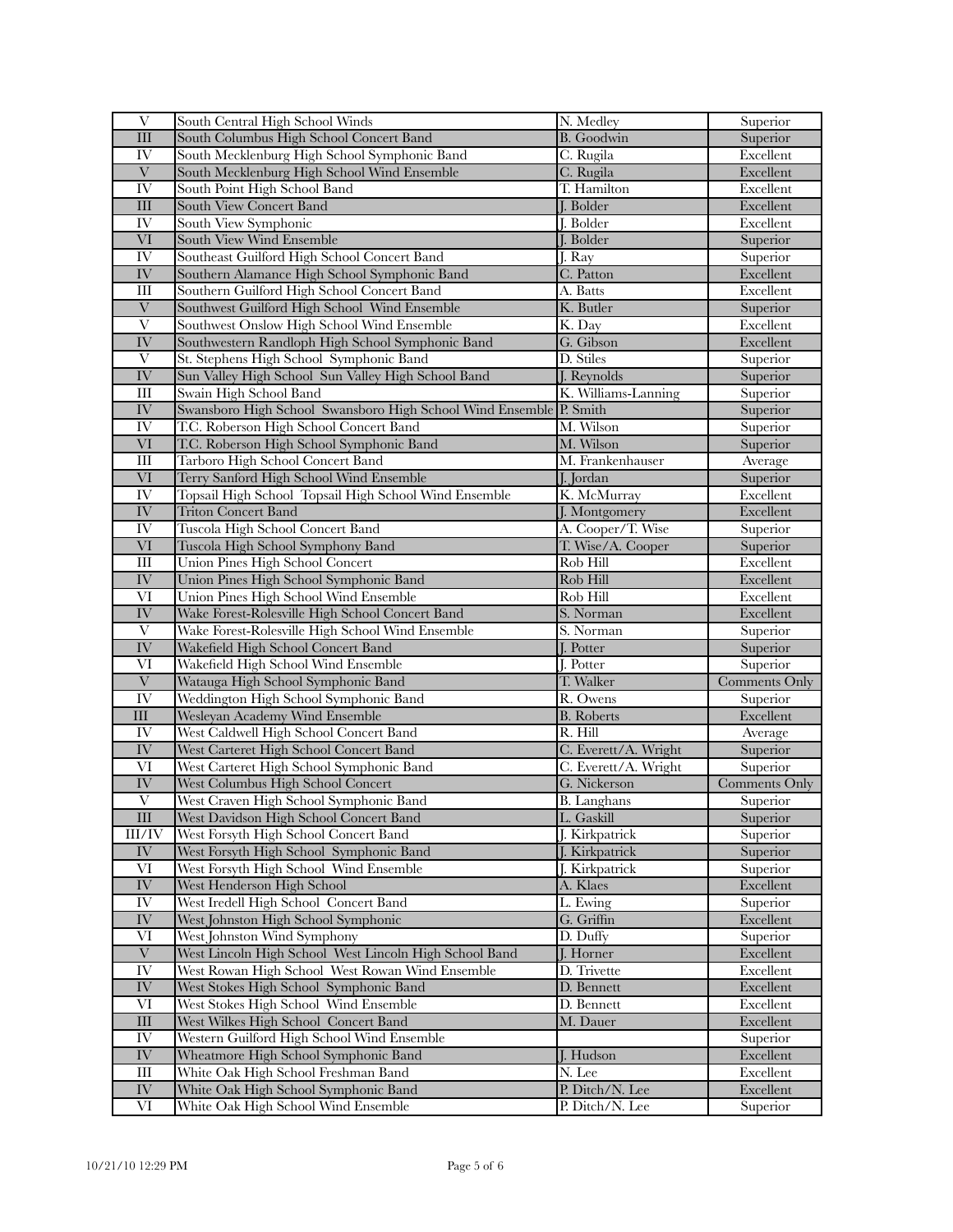| Ш | Wilkes Central High School Concert Band | Crat      | Exceller  |
|---|-----------------------------------------|-----------|-----------|
|   | Williamston High School Symphonic Band  | G. Michel | Excellen. |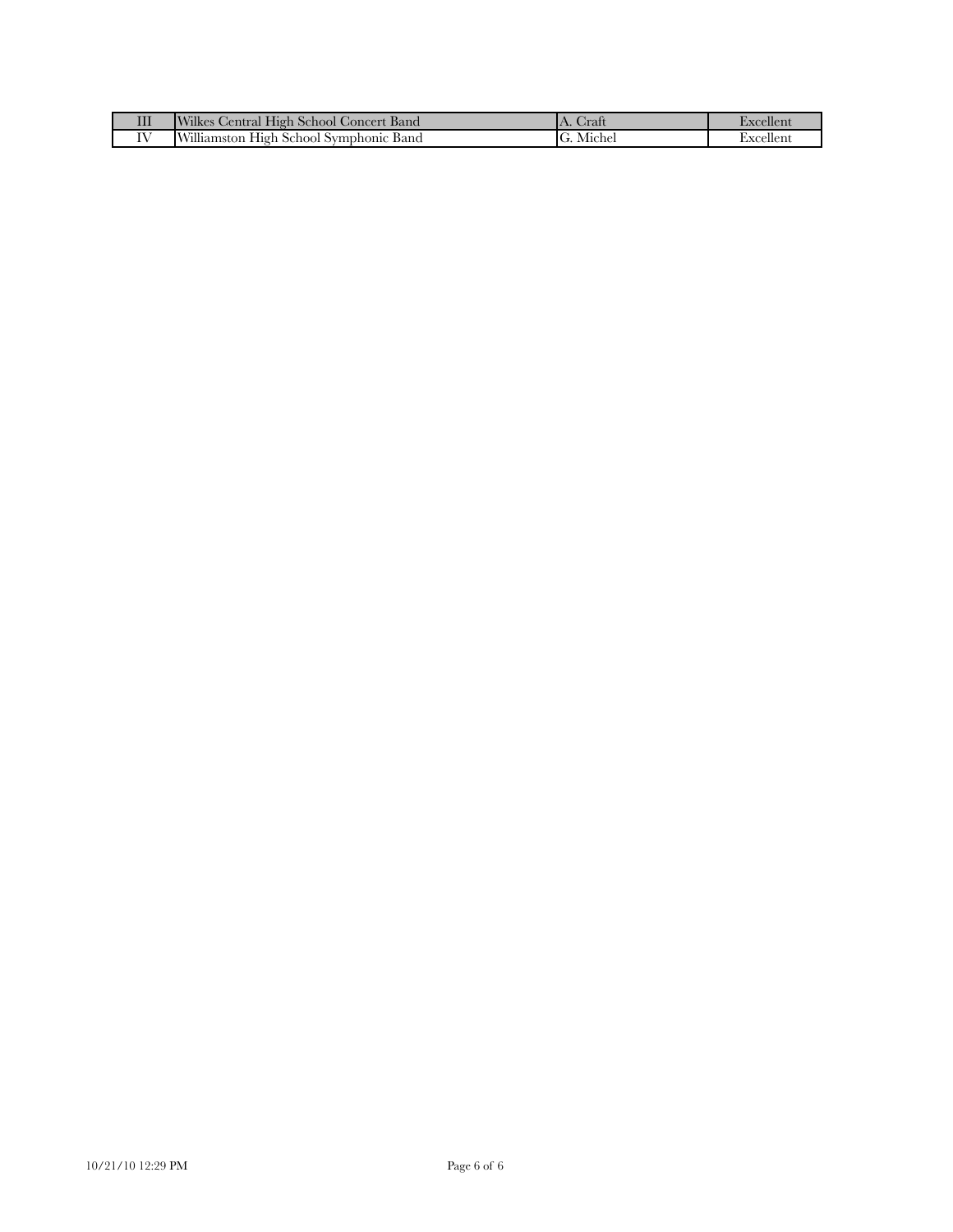| $\mathbf{I}$<br>Hickory Ridge High School Concert Band<br>C. White<br>Superior<br>$\mathop{\rm III}$<br>L.Shane<br>Superior<br>Ardrey Kell High School Concert Band<br>Atkins High School Concert Band<br>R. Forsh<br>Ш<br>Average<br>III<br><b>Avery High School Concert Band</b><br>D. Raby<br>Superior<br>$\mathop{\rm III}$<br>Butler High School Symphonic Band<br>J. Stevenson<br>Superior<br>$\rm III$<br>Excellent<br>Central Cabarrus High School Symphonic Band<br>S. Petrucci<br>M. Palmer<br>Ш<br>Charles B. Aycock High School Concert Band<br><b>Below Average</b><br>$\mathop{\rm III}$<br>C. Nicholson<br>Cherryville High School Concert Band<br>Excellent<br>$\mathop{\rm III}$<br>Cuthbertson High School Band<br>T. Ebert<br>Superior<br>$\mathop{\rm III}$<br>Durham School of the Arts Symphonic Band<br>K. Davis<br>Excellent<br>Ш<br>East Columbus High School Concert Band<br>Jamie Faulk<br>Average<br>$\mathop{\rm III}$<br>East Lincoln High School Symphonic Band<br>D. Stamey<br>Superior<br>$\mathop{\rm III}$<br>P. Smith<br>Excellent<br>East Rutherford High School Concert Band<br>$\rm III$<br>M. Edwards<br>Excellent<br>Fuquay-Varina High School Symphonic Band<br>$\mathop{\rm III}$<br>Glenn High School Wind Ensemble<br>J. Miller<br>Excellent<br>$\mathop{\rm III}$<br><b>Hoke County Concert Band</b><br>C. Conner<br>Average<br>$\mathop{\rm III}$<br>Jacksonville High School Concert Band<br>C. Howard<br><b>Below Average</b><br>$\mathop{\rm III}$<br>James B. Hunt High School Concert Band<br>A. Mason<br>Average<br>$\mathop{\rm III}$<br><b>B.</b> Smith<br>Jay M. Robinson High School Concert Band<br>Excellent<br>$\mathop{\rm III}$<br>John A. Holmes High School Band<br>D. Shaw<br>Superior<br>A. Washburn<br>Ш<br>Kings Mountain High School Ninth Grade Band<br>Superior<br>$\mathop{\rm III}$<br>T. Tyson<br>Lejeune High School Concert Band<br>Average<br>$\mathop{\rm III}$<br>Lexington High School Concert Band<br>E. Hotchkiss<br>Average<br>$\mathop{\rm III}$<br><b>B.</b> Miller<br>Louisburg High School Concert Band<br>Average<br>K. Davis<br>III<br>Mooresville High School Concert I Band<br>Superior<br>$\mathop{\rm III}$<br>Murphy High School Concert Band<br>K. Maples<br>Average<br>III<br>C. Blount<br>Excellent<br>Myers Park High School Symphonic Band<br>$\mathop{\rm III}$<br>New Bern High School Concert Band<br>J. Matthews<br>Average<br>North Davidson High School Concert Band<br>N. Fordham<br>Excellent<br>Ш<br>$\mathop{\rm III}$<br>North Mecklenburg High School Concert Band<br>C. Logan<br>Average<br>$\mathop{\rm III}$<br>North Pitt High School Concert Band<br>R. Montoya<br>Average<br>III<br>North Wilkes High School Concert Band<br>N. Lawson<br>Average<br>Nortside-Onslow High School Concert Band<br>Ш<br><b>B.</b> Staley<br>Excellent<br>$\rm III$<br>Excellent<br>Northwest Guilford High School Symphonic Band<br><b>B.</b> McMath<br>Excellent<br>Northwood Eighth-Twelfth Grade Band<br>J. Wright<br>Ш<br>$\mathop{\rm III}$<br>Parkland High School Concert Band<br>J. Hamiel<br>Average<br>$\mathop{\rm III}$<br>Pender High School Symphonic Band<br>C. Black<br><b>Below Average</b><br>III<br>C. Brantley<br>Purnell Swett High School Concert Band<br>Average<br>$\mathop{\rm III}$<br>Excellent<br>Richlands High School Concert Band<br>G. Shreckengost<br>III<br>Roanoke Rapids High School Concert Band<br>L. Avery<br>Excellent<br>$\rm III$<br>Robbinsville High School Band<br>J. Stout<br>Excellent<br>$\rm III$<br>Salisbury High School Band<br>D. Mills<br>Excellent<br>$\mathop{\rm III}$<br>Shelby High School Band<br>B. Young<br>Excellent<br>$\overline{\text{III}}$<br>South Columbus High School Concert Band<br>B. Goodwin<br>Superior<br>$\mathop{\rm III}$<br>South View Concert Band<br>J. Bolder<br>Excellent<br>$\rm III$<br>Southern Guilford High School Concert Band<br>A. Batts<br>Excellent<br>$\overline{III}$<br>Swain High School Band<br>K. Williams-Lanning<br>Superior<br>$\mathop{\rm III}$<br>Tarboro High School Concert Band<br>M. Frankenhauser<br>Average<br><b>Union Pines High School Concert</b><br>$\mathop{\rm III}$<br>Rob Hill<br>Excellent<br>West Davidson High School Concert Band<br>III<br>L. Gaskill<br>Superior<br>$\mathop{\rm III}$<br>West Wilkes High School Concert Band<br>M. Dauer<br>Excellent<br>$\rm III$<br>Excellent<br>White Oak High School Freshman Band<br>N. Lee<br>$\mathop{\rm III}$<br>Wilkes Central High School Concert Band<br>Excellent<br>A. Craft | Level     | <b>School</b>                    | <b>Director</b> | Rating    |
|-----------------------------------------------------------------------------------------------------------------------------------------------------------------------------------------------------------------------------------------------------------------------------------------------------------------------------------------------------------------------------------------------------------------------------------------------------------------------------------------------------------------------------------------------------------------------------------------------------------------------------------------------------------------------------------------------------------------------------------------------------------------------------------------------------------------------------------------------------------------------------------------------------------------------------------------------------------------------------------------------------------------------------------------------------------------------------------------------------------------------------------------------------------------------------------------------------------------------------------------------------------------------------------------------------------------------------------------------------------------------------------------------------------------------------------------------------------------------------------------------------------------------------------------------------------------------------------------------------------------------------------------------------------------------------------------------------------------------------------------------------------------------------------------------------------------------------------------------------------------------------------------------------------------------------------------------------------------------------------------------------------------------------------------------------------------------------------------------------------------------------------------------------------------------------------------------------------------------------------------------------------------------------------------------------------------------------------------------------------------------------------------------------------------------------------------------------------------------------------------------------------------------------------------------------------------------------------------------------------------------------------------------------------------------------------------------------------------------------------------------------------------------------------------------------------------------------------------------------------------------------------------------------------------------------------------------------------------------------------------------------------------------------------------------------------------------------------------------------------------------------------------------------------------------------------------------------------------------------------------------------------------------------------------------------------------------------------------------------------------------------------------------------------------------------------------------------------------------------------------------------------------------------------------------------------------------------------------------------------------------------------------------------------------------------------------------------------------------------------------------------------------------------------------------------------------------------------------------------------------------------------------------------------------------------------------------------------------------------------------------------------------------------------------------------------------------------------------------------------------------------------------------------------------------------------------------------------------------------------------------------------------------------------------------------------------------------------------------------------------------------------------------------------------------------------------------------------------------------------------------------------------------------------------------------------------|-----------|----------------------------------|-----------------|-----------|
|                                                                                                                                                                                                                                                                                                                                                                                                                                                                                                                                                                                                                                                                                                                                                                                                                                                                                                                                                                                                                                                                                                                                                                                                                                                                                                                                                                                                                                                                                                                                                                                                                                                                                                                                                                                                                                                                                                                                                                                                                                                                                                                                                                                                                                                                                                                                                                                                                                                                                                                                                                                                                                                                                                                                                                                                                                                                                                                                                                                                                                                                                                                                                                                                                                                                                                                                                                                                                                                                                                                                                                                                                                                                                                                                                                                                                                                                                                                                                                                                                                                                                                                                                                                                                                                                                                                                                                                                                                                                                                                                                                 |           |                                  |                 |           |
|                                                                                                                                                                                                                                                                                                                                                                                                                                                                                                                                                                                                                                                                                                                                                                                                                                                                                                                                                                                                                                                                                                                                                                                                                                                                                                                                                                                                                                                                                                                                                                                                                                                                                                                                                                                                                                                                                                                                                                                                                                                                                                                                                                                                                                                                                                                                                                                                                                                                                                                                                                                                                                                                                                                                                                                                                                                                                                                                                                                                                                                                                                                                                                                                                                                                                                                                                                                                                                                                                                                                                                                                                                                                                                                                                                                                                                                                                                                                                                                                                                                                                                                                                                                                                                                                                                                                                                                                                                                                                                                                                                 |           |                                  |                 |           |
|                                                                                                                                                                                                                                                                                                                                                                                                                                                                                                                                                                                                                                                                                                                                                                                                                                                                                                                                                                                                                                                                                                                                                                                                                                                                                                                                                                                                                                                                                                                                                                                                                                                                                                                                                                                                                                                                                                                                                                                                                                                                                                                                                                                                                                                                                                                                                                                                                                                                                                                                                                                                                                                                                                                                                                                                                                                                                                                                                                                                                                                                                                                                                                                                                                                                                                                                                                                                                                                                                                                                                                                                                                                                                                                                                                                                                                                                                                                                                                                                                                                                                                                                                                                                                                                                                                                                                                                                                                                                                                                                                                 |           |                                  |                 |           |
|                                                                                                                                                                                                                                                                                                                                                                                                                                                                                                                                                                                                                                                                                                                                                                                                                                                                                                                                                                                                                                                                                                                                                                                                                                                                                                                                                                                                                                                                                                                                                                                                                                                                                                                                                                                                                                                                                                                                                                                                                                                                                                                                                                                                                                                                                                                                                                                                                                                                                                                                                                                                                                                                                                                                                                                                                                                                                                                                                                                                                                                                                                                                                                                                                                                                                                                                                                                                                                                                                                                                                                                                                                                                                                                                                                                                                                                                                                                                                                                                                                                                                                                                                                                                                                                                                                                                                                                                                                                                                                                                                                 |           |                                  |                 |           |
|                                                                                                                                                                                                                                                                                                                                                                                                                                                                                                                                                                                                                                                                                                                                                                                                                                                                                                                                                                                                                                                                                                                                                                                                                                                                                                                                                                                                                                                                                                                                                                                                                                                                                                                                                                                                                                                                                                                                                                                                                                                                                                                                                                                                                                                                                                                                                                                                                                                                                                                                                                                                                                                                                                                                                                                                                                                                                                                                                                                                                                                                                                                                                                                                                                                                                                                                                                                                                                                                                                                                                                                                                                                                                                                                                                                                                                                                                                                                                                                                                                                                                                                                                                                                                                                                                                                                                                                                                                                                                                                                                                 |           |                                  |                 |           |
|                                                                                                                                                                                                                                                                                                                                                                                                                                                                                                                                                                                                                                                                                                                                                                                                                                                                                                                                                                                                                                                                                                                                                                                                                                                                                                                                                                                                                                                                                                                                                                                                                                                                                                                                                                                                                                                                                                                                                                                                                                                                                                                                                                                                                                                                                                                                                                                                                                                                                                                                                                                                                                                                                                                                                                                                                                                                                                                                                                                                                                                                                                                                                                                                                                                                                                                                                                                                                                                                                                                                                                                                                                                                                                                                                                                                                                                                                                                                                                                                                                                                                                                                                                                                                                                                                                                                                                                                                                                                                                                                                                 |           |                                  |                 |           |
|                                                                                                                                                                                                                                                                                                                                                                                                                                                                                                                                                                                                                                                                                                                                                                                                                                                                                                                                                                                                                                                                                                                                                                                                                                                                                                                                                                                                                                                                                                                                                                                                                                                                                                                                                                                                                                                                                                                                                                                                                                                                                                                                                                                                                                                                                                                                                                                                                                                                                                                                                                                                                                                                                                                                                                                                                                                                                                                                                                                                                                                                                                                                                                                                                                                                                                                                                                                                                                                                                                                                                                                                                                                                                                                                                                                                                                                                                                                                                                                                                                                                                                                                                                                                                                                                                                                                                                                                                                                                                                                                                                 |           |                                  |                 |           |
|                                                                                                                                                                                                                                                                                                                                                                                                                                                                                                                                                                                                                                                                                                                                                                                                                                                                                                                                                                                                                                                                                                                                                                                                                                                                                                                                                                                                                                                                                                                                                                                                                                                                                                                                                                                                                                                                                                                                                                                                                                                                                                                                                                                                                                                                                                                                                                                                                                                                                                                                                                                                                                                                                                                                                                                                                                                                                                                                                                                                                                                                                                                                                                                                                                                                                                                                                                                                                                                                                                                                                                                                                                                                                                                                                                                                                                                                                                                                                                                                                                                                                                                                                                                                                                                                                                                                                                                                                                                                                                                                                                 |           |                                  |                 |           |
|                                                                                                                                                                                                                                                                                                                                                                                                                                                                                                                                                                                                                                                                                                                                                                                                                                                                                                                                                                                                                                                                                                                                                                                                                                                                                                                                                                                                                                                                                                                                                                                                                                                                                                                                                                                                                                                                                                                                                                                                                                                                                                                                                                                                                                                                                                                                                                                                                                                                                                                                                                                                                                                                                                                                                                                                                                                                                                                                                                                                                                                                                                                                                                                                                                                                                                                                                                                                                                                                                                                                                                                                                                                                                                                                                                                                                                                                                                                                                                                                                                                                                                                                                                                                                                                                                                                                                                                                                                                                                                                                                                 |           |                                  |                 |           |
|                                                                                                                                                                                                                                                                                                                                                                                                                                                                                                                                                                                                                                                                                                                                                                                                                                                                                                                                                                                                                                                                                                                                                                                                                                                                                                                                                                                                                                                                                                                                                                                                                                                                                                                                                                                                                                                                                                                                                                                                                                                                                                                                                                                                                                                                                                                                                                                                                                                                                                                                                                                                                                                                                                                                                                                                                                                                                                                                                                                                                                                                                                                                                                                                                                                                                                                                                                                                                                                                                                                                                                                                                                                                                                                                                                                                                                                                                                                                                                                                                                                                                                                                                                                                                                                                                                                                                                                                                                                                                                                                                                 |           |                                  |                 |           |
|                                                                                                                                                                                                                                                                                                                                                                                                                                                                                                                                                                                                                                                                                                                                                                                                                                                                                                                                                                                                                                                                                                                                                                                                                                                                                                                                                                                                                                                                                                                                                                                                                                                                                                                                                                                                                                                                                                                                                                                                                                                                                                                                                                                                                                                                                                                                                                                                                                                                                                                                                                                                                                                                                                                                                                                                                                                                                                                                                                                                                                                                                                                                                                                                                                                                                                                                                                                                                                                                                                                                                                                                                                                                                                                                                                                                                                                                                                                                                                                                                                                                                                                                                                                                                                                                                                                                                                                                                                                                                                                                                                 |           |                                  |                 |           |
|                                                                                                                                                                                                                                                                                                                                                                                                                                                                                                                                                                                                                                                                                                                                                                                                                                                                                                                                                                                                                                                                                                                                                                                                                                                                                                                                                                                                                                                                                                                                                                                                                                                                                                                                                                                                                                                                                                                                                                                                                                                                                                                                                                                                                                                                                                                                                                                                                                                                                                                                                                                                                                                                                                                                                                                                                                                                                                                                                                                                                                                                                                                                                                                                                                                                                                                                                                                                                                                                                                                                                                                                                                                                                                                                                                                                                                                                                                                                                                                                                                                                                                                                                                                                                                                                                                                                                                                                                                                                                                                                                                 |           |                                  |                 |           |
|                                                                                                                                                                                                                                                                                                                                                                                                                                                                                                                                                                                                                                                                                                                                                                                                                                                                                                                                                                                                                                                                                                                                                                                                                                                                                                                                                                                                                                                                                                                                                                                                                                                                                                                                                                                                                                                                                                                                                                                                                                                                                                                                                                                                                                                                                                                                                                                                                                                                                                                                                                                                                                                                                                                                                                                                                                                                                                                                                                                                                                                                                                                                                                                                                                                                                                                                                                                                                                                                                                                                                                                                                                                                                                                                                                                                                                                                                                                                                                                                                                                                                                                                                                                                                                                                                                                                                                                                                                                                                                                                                                 |           |                                  |                 |           |
|                                                                                                                                                                                                                                                                                                                                                                                                                                                                                                                                                                                                                                                                                                                                                                                                                                                                                                                                                                                                                                                                                                                                                                                                                                                                                                                                                                                                                                                                                                                                                                                                                                                                                                                                                                                                                                                                                                                                                                                                                                                                                                                                                                                                                                                                                                                                                                                                                                                                                                                                                                                                                                                                                                                                                                                                                                                                                                                                                                                                                                                                                                                                                                                                                                                                                                                                                                                                                                                                                                                                                                                                                                                                                                                                                                                                                                                                                                                                                                                                                                                                                                                                                                                                                                                                                                                                                                                                                                                                                                                                                                 |           |                                  |                 |           |
|                                                                                                                                                                                                                                                                                                                                                                                                                                                                                                                                                                                                                                                                                                                                                                                                                                                                                                                                                                                                                                                                                                                                                                                                                                                                                                                                                                                                                                                                                                                                                                                                                                                                                                                                                                                                                                                                                                                                                                                                                                                                                                                                                                                                                                                                                                                                                                                                                                                                                                                                                                                                                                                                                                                                                                                                                                                                                                                                                                                                                                                                                                                                                                                                                                                                                                                                                                                                                                                                                                                                                                                                                                                                                                                                                                                                                                                                                                                                                                                                                                                                                                                                                                                                                                                                                                                                                                                                                                                                                                                                                                 |           |                                  |                 |           |
|                                                                                                                                                                                                                                                                                                                                                                                                                                                                                                                                                                                                                                                                                                                                                                                                                                                                                                                                                                                                                                                                                                                                                                                                                                                                                                                                                                                                                                                                                                                                                                                                                                                                                                                                                                                                                                                                                                                                                                                                                                                                                                                                                                                                                                                                                                                                                                                                                                                                                                                                                                                                                                                                                                                                                                                                                                                                                                                                                                                                                                                                                                                                                                                                                                                                                                                                                                                                                                                                                                                                                                                                                                                                                                                                                                                                                                                                                                                                                                                                                                                                                                                                                                                                                                                                                                                                                                                                                                                                                                                                                                 |           |                                  |                 |           |
|                                                                                                                                                                                                                                                                                                                                                                                                                                                                                                                                                                                                                                                                                                                                                                                                                                                                                                                                                                                                                                                                                                                                                                                                                                                                                                                                                                                                                                                                                                                                                                                                                                                                                                                                                                                                                                                                                                                                                                                                                                                                                                                                                                                                                                                                                                                                                                                                                                                                                                                                                                                                                                                                                                                                                                                                                                                                                                                                                                                                                                                                                                                                                                                                                                                                                                                                                                                                                                                                                                                                                                                                                                                                                                                                                                                                                                                                                                                                                                                                                                                                                                                                                                                                                                                                                                                                                                                                                                                                                                                                                                 |           |                                  |                 |           |
|                                                                                                                                                                                                                                                                                                                                                                                                                                                                                                                                                                                                                                                                                                                                                                                                                                                                                                                                                                                                                                                                                                                                                                                                                                                                                                                                                                                                                                                                                                                                                                                                                                                                                                                                                                                                                                                                                                                                                                                                                                                                                                                                                                                                                                                                                                                                                                                                                                                                                                                                                                                                                                                                                                                                                                                                                                                                                                                                                                                                                                                                                                                                                                                                                                                                                                                                                                                                                                                                                                                                                                                                                                                                                                                                                                                                                                                                                                                                                                                                                                                                                                                                                                                                                                                                                                                                                                                                                                                                                                                                                                 |           |                                  |                 |           |
|                                                                                                                                                                                                                                                                                                                                                                                                                                                                                                                                                                                                                                                                                                                                                                                                                                                                                                                                                                                                                                                                                                                                                                                                                                                                                                                                                                                                                                                                                                                                                                                                                                                                                                                                                                                                                                                                                                                                                                                                                                                                                                                                                                                                                                                                                                                                                                                                                                                                                                                                                                                                                                                                                                                                                                                                                                                                                                                                                                                                                                                                                                                                                                                                                                                                                                                                                                                                                                                                                                                                                                                                                                                                                                                                                                                                                                                                                                                                                                                                                                                                                                                                                                                                                                                                                                                                                                                                                                                                                                                                                                 |           |                                  |                 |           |
|                                                                                                                                                                                                                                                                                                                                                                                                                                                                                                                                                                                                                                                                                                                                                                                                                                                                                                                                                                                                                                                                                                                                                                                                                                                                                                                                                                                                                                                                                                                                                                                                                                                                                                                                                                                                                                                                                                                                                                                                                                                                                                                                                                                                                                                                                                                                                                                                                                                                                                                                                                                                                                                                                                                                                                                                                                                                                                                                                                                                                                                                                                                                                                                                                                                                                                                                                                                                                                                                                                                                                                                                                                                                                                                                                                                                                                                                                                                                                                                                                                                                                                                                                                                                                                                                                                                                                                                                                                                                                                                                                                 |           |                                  |                 |           |
|                                                                                                                                                                                                                                                                                                                                                                                                                                                                                                                                                                                                                                                                                                                                                                                                                                                                                                                                                                                                                                                                                                                                                                                                                                                                                                                                                                                                                                                                                                                                                                                                                                                                                                                                                                                                                                                                                                                                                                                                                                                                                                                                                                                                                                                                                                                                                                                                                                                                                                                                                                                                                                                                                                                                                                                                                                                                                                                                                                                                                                                                                                                                                                                                                                                                                                                                                                                                                                                                                                                                                                                                                                                                                                                                                                                                                                                                                                                                                                                                                                                                                                                                                                                                                                                                                                                                                                                                                                                                                                                                                                 |           |                                  |                 |           |
|                                                                                                                                                                                                                                                                                                                                                                                                                                                                                                                                                                                                                                                                                                                                                                                                                                                                                                                                                                                                                                                                                                                                                                                                                                                                                                                                                                                                                                                                                                                                                                                                                                                                                                                                                                                                                                                                                                                                                                                                                                                                                                                                                                                                                                                                                                                                                                                                                                                                                                                                                                                                                                                                                                                                                                                                                                                                                                                                                                                                                                                                                                                                                                                                                                                                                                                                                                                                                                                                                                                                                                                                                                                                                                                                                                                                                                                                                                                                                                                                                                                                                                                                                                                                                                                                                                                                                                                                                                                                                                                                                                 |           |                                  |                 |           |
|                                                                                                                                                                                                                                                                                                                                                                                                                                                                                                                                                                                                                                                                                                                                                                                                                                                                                                                                                                                                                                                                                                                                                                                                                                                                                                                                                                                                                                                                                                                                                                                                                                                                                                                                                                                                                                                                                                                                                                                                                                                                                                                                                                                                                                                                                                                                                                                                                                                                                                                                                                                                                                                                                                                                                                                                                                                                                                                                                                                                                                                                                                                                                                                                                                                                                                                                                                                                                                                                                                                                                                                                                                                                                                                                                                                                                                                                                                                                                                                                                                                                                                                                                                                                                                                                                                                                                                                                                                                                                                                                                                 |           |                                  |                 |           |
|                                                                                                                                                                                                                                                                                                                                                                                                                                                                                                                                                                                                                                                                                                                                                                                                                                                                                                                                                                                                                                                                                                                                                                                                                                                                                                                                                                                                                                                                                                                                                                                                                                                                                                                                                                                                                                                                                                                                                                                                                                                                                                                                                                                                                                                                                                                                                                                                                                                                                                                                                                                                                                                                                                                                                                                                                                                                                                                                                                                                                                                                                                                                                                                                                                                                                                                                                                                                                                                                                                                                                                                                                                                                                                                                                                                                                                                                                                                                                                                                                                                                                                                                                                                                                                                                                                                                                                                                                                                                                                                                                                 |           |                                  |                 |           |
|                                                                                                                                                                                                                                                                                                                                                                                                                                                                                                                                                                                                                                                                                                                                                                                                                                                                                                                                                                                                                                                                                                                                                                                                                                                                                                                                                                                                                                                                                                                                                                                                                                                                                                                                                                                                                                                                                                                                                                                                                                                                                                                                                                                                                                                                                                                                                                                                                                                                                                                                                                                                                                                                                                                                                                                                                                                                                                                                                                                                                                                                                                                                                                                                                                                                                                                                                                                                                                                                                                                                                                                                                                                                                                                                                                                                                                                                                                                                                                                                                                                                                                                                                                                                                                                                                                                                                                                                                                                                                                                                                                 |           |                                  |                 |           |
|                                                                                                                                                                                                                                                                                                                                                                                                                                                                                                                                                                                                                                                                                                                                                                                                                                                                                                                                                                                                                                                                                                                                                                                                                                                                                                                                                                                                                                                                                                                                                                                                                                                                                                                                                                                                                                                                                                                                                                                                                                                                                                                                                                                                                                                                                                                                                                                                                                                                                                                                                                                                                                                                                                                                                                                                                                                                                                                                                                                                                                                                                                                                                                                                                                                                                                                                                                                                                                                                                                                                                                                                                                                                                                                                                                                                                                                                                                                                                                                                                                                                                                                                                                                                                                                                                                                                                                                                                                                                                                                                                                 |           |                                  |                 |           |
|                                                                                                                                                                                                                                                                                                                                                                                                                                                                                                                                                                                                                                                                                                                                                                                                                                                                                                                                                                                                                                                                                                                                                                                                                                                                                                                                                                                                                                                                                                                                                                                                                                                                                                                                                                                                                                                                                                                                                                                                                                                                                                                                                                                                                                                                                                                                                                                                                                                                                                                                                                                                                                                                                                                                                                                                                                                                                                                                                                                                                                                                                                                                                                                                                                                                                                                                                                                                                                                                                                                                                                                                                                                                                                                                                                                                                                                                                                                                                                                                                                                                                                                                                                                                                                                                                                                                                                                                                                                                                                                                                                 |           |                                  |                 |           |
|                                                                                                                                                                                                                                                                                                                                                                                                                                                                                                                                                                                                                                                                                                                                                                                                                                                                                                                                                                                                                                                                                                                                                                                                                                                                                                                                                                                                                                                                                                                                                                                                                                                                                                                                                                                                                                                                                                                                                                                                                                                                                                                                                                                                                                                                                                                                                                                                                                                                                                                                                                                                                                                                                                                                                                                                                                                                                                                                                                                                                                                                                                                                                                                                                                                                                                                                                                                                                                                                                                                                                                                                                                                                                                                                                                                                                                                                                                                                                                                                                                                                                                                                                                                                                                                                                                                                                                                                                                                                                                                                                                 |           |                                  |                 |           |
|                                                                                                                                                                                                                                                                                                                                                                                                                                                                                                                                                                                                                                                                                                                                                                                                                                                                                                                                                                                                                                                                                                                                                                                                                                                                                                                                                                                                                                                                                                                                                                                                                                                                                                                                                                                                                                                                                                                                                                                                                                                                                                                                                                                                                                                                                                                                                                                                                                                                                                                                                                                                                                                                                                                                                                                                                                                                                                                                                                                                                                                                                                                                                                                                                                                                                                                                                                                                                                                                                                                                                                                                                                                                                                                                                                                                                                                                                                                                                                                                                                                                                                                                                                                                                                                                                                                                                                                                                                                                                                                                                                 |           |                                  |                 |           |
|                                                                                                                                                                                                                                                                                                                                                                                                                                                                                                                                                                                                                                                                                                                                                                                                                                                                                                                                                                                                                                                                                                                                                                                                                                                                                                                                                                                                                                                                                                                                                                                                                                                                                                                                                                                                                                                                                                                                                                                                                                                                                                                                                                                                                                                                                                                                                                                                                                                                                                                                                                                                                                                                                                                                                                                                                                                                                                                                                                                                                                                                                                                                                                                                                                                                                                                                                                                                                                                                                                                                                                                                                                                                                                                                                                                                                                                                                                                                                                                                                                                                                                                                                                                                                                                                                                                                                                                                                                                                                                                                                                 |           |                                  |                 |           |
|                                                                                                                                                                                                                                                                                                                                                                                                                                                                                                                                                                                                                                                                                                                                                                                                                                                                                                                                                                                                                                                                                                                                                                                                                                                                                                                                                                                                                                                                                                                                                                                                                                                                                                                                                                                                                                                                                                                                                                                                                                                                                                                                                                                                                                                                                                                                                                                                                                                                                                                                                                                                                                                                                                                                                                                                                                                                                                                                                                                                                                                                                                                                                                                                                                                                                                                                                                                                                                                                                                                                                                                                                                                                                                                                                                                                                                                                                                                                                                                                                                                                                                                                                                                                                                                                                                                                                                                                                                                                                                                                                                 |           |                                  |                 |           |
|                                                                                                                                                                                                                                                                                                                                                                                                                                                                                                                                                                                                                                                                                                                                                                                                                                                                                                                                                                                                                                                                                                                                                                                                                                                                                                                                                                                                                                                                                                                                                                                                                                                                                                                                                                                                                                                                                                                                                                                                                                                                                                                                                                                                                                                                                                                                                                                                                                                                                                                                                                                                                                                                                                                                                                                                                                                                                                                                                                                                                                                                                                                                                                                                                                                                                                                                                                                                                                                                                                                                                                                                                                                                                                                                                                                                                                                                                                                                                                                                                                                                                                                                                                                                                                                                                                                                                                                                                                                                                                                                                                 |           |                                  |                 |           |
|                                                                                                                                                                                                                                                                                                                                                                                                                                                                                                                                                                                                                                                                                                                                                                                                                                                                                                                                                                                                                                                                                                                                                                                                                                                                                                                                                                                                                                                                                                                                                                                                                                                                                                                                                                                                                                                                                                                                                                                                                                                                                                                                                                                                                                                                                                                                                                                                                                                                                                                                                                                                                                                                                                                                                                                                                                                                                                                                                                                                                                                                                                                                                                                                                                                                                                                                                                                                                                                                                                                                                                                                                                                                                                                                                                                                                                                                                                                                                                                                                                                                                                                                                                                                                                                                                                                                                                                                                                                                                                                                                                 |           |                                  |                 |           |
|                                                                                                                                                                                                                                                                                                                                                                                                                                                                                                                                                                                                                                                                                                                                                                                                                                                                                                                                                                                                                                                                                                                                                                                                                                                                                                                                                                                                                                                                                                                                                                                                                                                                                                                                                                                                                                                                                                                                                                                                                                                                                                                                                                                                                                                                                                                                                                                                                                                                                                                                                                                                                                                                                                                                                                                                                                                                                                                                                                                                                                                                                                                                                                                                                                                                                                                                                                                                                                                                                                                                                                                                                                                                                                                                                                                                                                                                                                                                                                                                                                                                                                                                                                                                                                                                                                                                                                                                                                                                                                                                                                 |           |                                  |                 |           |
|                                                                                                                                                                                                                                                                                                                                                                                                                                                                                                                                                                                                                                                                                                                                                                                                                                                                                                                                                                                                                                                                                                                                                                                                                                                                                                                                                                                                                                                                                                                                                                                                                                                                                                                                                                                                                                                                                                                                                                                                                                                                                                                                                                                                                                                                                                                                                                                                                                                                                                                                                                                                                                                                                                                                                                                                                                                                                                                                                                                                                                                                                                                                                                                                                                                                                                                                                                                                                                                                                                                                                                                                                                                                                                                                                                                                                                                                                                                                                                                                                                                                                                                                                                                                                                                                                                                                                                                                                                                                                                                                                                 |           |                                  |                 |           |
|                                                                                                                                                                                                                                                                                                                                                                                                                                                                                                                                                                                                                                                                                                                                                                                                                                                                                                                                                                                                                                                                                                                                                                                                                                                                                                                                                                                                                                                                                                                                                                                                                                                                                                                                                                                                                                                                                                                                                                                                                                                                                                                                                                                                                                                                                                                                                                                                                                                                                                                                                                                                                                                                                                                                                                                                                                                                                                                                                                                                                                                                                                                                                                                                                                                                                                                                                                                                                                                                                                                                                                                                                                                                                                                                                                                                                                                                                                                                                                                                                                                                                                                                                                                                                                                                                                                                                                                                                                                                                                                                                                 |           |                                  |                 |           |
|                                                                                                                                                                                                                                                                                                                                                                                                                                                                                                                                                                                                                                                                                                                                                                                                                                                                                                                                                                                                                                                                                                                                                                                                                                                                                                                                                                                                                                                                                                                                                                                                                                                                                                                                                                                                                                                                                                                                                                                                                                                                                                                                                                                                                                                                                                                                                                                                                                                                                                                                                                                                                                                                                                                                                                                                                                                                                                                                                                                                                                                                                                                                                                                                                                                                                                                                                                                                                                                                                                                                                                                                                                                                                                                                                                                                                                                                                                                                                                                                                                                                                                                                                                                                                                                                                                                                                                                                                                                                                                                                                                 |           |                                  |                 |           |
|                                                                                                                                                                                                                                                                                                                                                                                                                                                                                                                                                                                                                                                                                                                                                                                                                                                                                                                                                                                                                                                                                                                                                                                                                                                                                                                                                                                                                                                                                                                                                                                                                                                                                                                                                                                                                                                                                                                                                                                                                                                                                                                                                                                                                                                                                                                                                                                                                                                                                                                                                                                                                                                                                                                                                                                                                                                                                                                                                                                                                                                                                                                                                                                                                                                                                                                                                                                                                                                                                                                                                                                                                                                                                                                                                                                                                                                                                                                                                                                                                                                                                                                                                                                                                                                                                                                                                                                                                                                                                                                                                                 |           |                                  |                 |           |
|                                                                                                                                                                                                                                                                                                                                                                                                                                                                                                                                                                                                                                                                                                                                                                                                                                                                                                                                                                                                                                                                                                                                                                                                                                                                                                                                                                                                                                                                                                                                                                                                                                                                                                                                                                                                                                                                                                                                                                                                                                                                                                                                                                                                                                                                                                                                                                                                                                                                                                                                                                                                                                                                                                                                                                                                                                                                                                                                                                                                                                                                                                                                                                                                                                                                                                                                                                                                                                                                                                                                                                                                                                                                                                                                                                                                                                                                                                                                                                                                                                                                                                                                                                                                                                                                                                                                                                                                                                                                                                                                                                 |           |                                  |                 |           |
|                                                                                                                                                                                                                                                                                                                                                                                                                                                                                                                                                                                                                                                                                                                                                                                                                                                                                                                                                                                                                                                                                                                                                                                                                                                                                                                                                                                                                                                                                                                                                                                                                                                                                                                                                                                                                                                                                                                                                                                                                                                                                                                                                                                                                                                                                                                                                                                                                                                                                                                                                                                                                                                                                                                                                                                                                                                                                                                                                                                                                                                                                                                                                                                                                                                                                                                                                                                                                                                                                                                                                                                                                                                                                                                                                                                                                                                                                                                                                                                                                                                                                                                                                                                                                                                                                                                                                                                                                                                                                                                                                                 |           |                                  |                 |           |
|                                                                                                                                                                                                                                                                                                                                                                                                                                                                                                                                                                                                                                                                                                                                                                                                                                                                                                                                                                                                                                                                                                                                                                                                                                                                                                                                                                                                                                                                                                                                                                                                                                                                                                                                                                                                                                                                                                                                                                                                                                                                                                                                                                                                                                                                                                                                                                                                                                                                                                                                                                                                                                                                                                                                                                                                                                                                                                                                                                                                                                                                                                                                                                                                                                                                                                                                                                                                                                                                                                                                                                                                                                                                                                                                                                                                                                                                                                                                                                                                                                                                                                                                                                                                                                                                                                                                                                                                                                                                                                                                                                 |           |                                  |                 |           |
|                                                                                                                                                                                                                                                                                                                                                                                                                                                                                                                                                                                                                                                                                                                                                                                                                                                                                                                                                                                                                                                                                                                                                                                                                                                                                                                                                                                                                                                                                                                                                                                                                                                                                                                                                                                                                                                                                                                                                                                                                                                                                                                                                                                                                                                                                                                                                                                                                                                                                                                                                                                                                                                                                                                                                                                                                                                                                                                                                                                                                                                                                                                                                                                                                                                                                                                                                                                                                                                                                                                                                                                                                                                                                                                                                                                                                                                                                                                                                                                                                                                                                                                                                                                                                                                                                                                                                                                                                                                                                                                                                                 |           |                                  |                 |           |
|                                                                                                                                                                                                                                                                                                                                                                                                                                                                                                                                                                                                                                                                                                                                                                                                                                                                                                                                                                                                                                                                                                                                                                                                                                                                                                                                                                                                                                                                                                                                                                                                                                                                                                                                                                                                                                                                                                                                                                                                                                                                                                                                                                                                                                                                                                                                                                                                                                                                                                                                                                                                                                                                                                                                                                                                                                                                                                                                                                                                                                                                                                                                                                                                                                                                                                                                                                                                                                                                                                                                                                                                                                                                                                                                                                                                                                                                                                                                                                                                                                                                                                                                                                                                                                                                                                                                                                                                                                                                                                                                                                 |           |                                  |                 |           |
|                                                                                                                                                                                                                                                                                                                                                                                                                                                                                                                                                                                                                                                                                                                                                                                                                                                                                                                                                                                                                                                                                                                                                                                                                                                                                                                                                                                                                                                                                                                                                                                                                                                                                                                                                                                                                                                                                                                                                                                                                                                                                                                                                                                                                                                                                                                                                                                                                                                                                                                                                                                                                                                                                                                                                                                                                                                                                                                                                                                                                                                                                                                                                                                                                                                                                                                                                                                                                                                                                                                                                                                                                                                                                                                                                                                                                                                                                                                                                                                                                                                                                                                                                                                                                                                                                                                                                                                                                                                                                                                                                                 |           |                                  |                 |           |
|                                                                                                                                                                                                                                                                                                                                                                                                                                                                                                                                                                                                                                                                                                                                                                                                                                                                                                                                                                                                                                                                                                                                                                                                                                                                                                                                                                                                                                                                                                                                                                                                                                                                                                                                                                                                                                                                                                                                                                                                                                                                                                                                                                                                                                                                                                                                                                                                                                                                                                                                                                                                                                                                                                                                                                                                                                                                                                                                                                                                                                                                                                                                                                                                                                                                                                                                                                                                                                                                                                                                                                                                                                                                                                                                                                                                                                                                                                                                                                                                                                                                                                                                                                                                                                                                                                                                                                                                                                                                                                                                                                 |           |                                  |                 |           |
|                                                                                                                                                                                                                                                                                                                                                                                                                                                                                                                                                                                                                                                                                                                                                                                                                                                                                                                                                                                                                                                                                                                                                                                                                                                                                                                                                                                                                                                                                                                                                                                                                                                                                                                                                                                                                                                                                                                                                                                                                                                                                                                                                                                                                                                                                                                                                                                                                                                                                                                                                                                                                                                                                                                                                                                                                                                                                                                                                                                                                                                                                                                                                                                                                                                                                                                                                                                                                                                                                                                                                                                                                                                                                                                                                                                                                                                                                                                                                                                                                                                                                                                                                                                                                                                                                                                                                                                                                                                                                                                                                                 |           |                                  |                 |           |
|                                                                                                                                                                                                                                                                                                                                                                                                                                                                                                                                                                                                                                                                                                                                                                                                                                                                                                                                                                                                                                                                                                                                                                                                                                                                                                                                                                                                                                                                                                                                                                                                                                                                                                                                                                                                                                                                                                                                                                                                                                                                                                                                                                                                                                                                                                                                                                                                                                                                                                                                                                                                                                                                                                                                                                                                                                                                                                                                                                                                                                                                                                                                                                                                                                                                                                                                                                                                                                                                                                                                                                                                                                                                                                                                                                                                                                                                                                                                                                                                                                                                                                                                                                                                                                                                                                                                                                                                                                                                                                                                                                 |           |                                  |                 |           |
|                                                                                                                                                                                                                                                                                                                                                                                                                                                                                                                                                                                                                                                                                                                                                                                                                                                                                                                                                                                                                                                                                                                                                                                                                                                                                                                                                                                                                                                                                                                                                                                                                                                                                                                                                                                                                                                                                                                                                                                                                                                                                                                                                                                                                                                                                                                                                                                                                                                                                                                                                                                                                                                                                                                                                                                                                                                                                                                                                                                                                                                                                                                                                                                                                                                                                                                                                                                                                                                                                                                                                                                                                                                                                                                                                                                                                                                                                                                                                                                                                                                                                                                                                                                                                                                                                                                                                                                                                                                                                                                                                                 |           |                                  |                 |           |
|                                                                                                                                                                                                                                                                                                                                                                                                                                                                                                                                                                                                                                                                                                                                                                                                                                                                                                                                                                                                                                                                                                                                                                                                                                                                                                                                                                                                                                                                                                                                                                                                                                                                                                                                                                                                                                                                                                                                                                                                                                                                                                                                                                                                                                                                                                                                                                                                                                                                                                                                                                                                                                                                                                                                                                                                                                                                                                                                                                                                                                                                                                                                                                                                                                                                                                                                                                                                                                                                                                                                                                                                                                                                                                                                                                                                                                                                                                                                                                                                                                                                                                                                                                                                                                                                                                                                                                                                                                                                                                                                                                 |           |                                  |                 |           |
|                                                                                                                                                                                                                                                                                                                                                                                                                                                                                                                                                                                                                                                                                                                                                                                                                                                                                                                                                                                                                                                                                                                                                                                                                                                                                                                                                                                                                                                                                                                                                                                                                                                                                                                                                                                                                                                                                                                                                                                                                                                                                                                                                                                                                                                                                                                                                                                                                                                                                                                                                                                                                                                                                                                                                                                                                                                                                                                                                                                                                                                                                                                                                                                                                                                                                                                                                                                                                                                                                                                                                                                                                                                                                                                                                                                                                                                                                                                                                                                                                                                                                                                                                                                                                                                                                                                                                                                                                                                                                                                                                                 |           |                                  |                 |           |
|                                                                                                                                                                                                                                                                                                                                                                                                                                                                                                                                                                                                                                                                                                                                                                                                                                                                                                                                                                                                                                                                                                                                                                                                                                                                                                                                                                                                                                                                                                                                                                                                                                                                                                                                                                                                                                                                                                                                                                                                                                                                                                                                                                                                                                                                                                                                                                                                                                                                                                                                                                                                                                                                                                                                                                                                                                                                                                                                                                                                                                                                                                                                                                                                                                                                                                                                                                                                                                                                                                                                                                                                                                                                                                                                                                                                                                                                                                                                                                                                                                                                                                                                                                                                                                                                                                                                                                                                                                                                                                                                                                 |           |                                  |                 |           |
|                                                                                                                                                                                                                                                                                                                                                                                                                                                                                                                                                                                                                                                                                                                                                                                                                                                                                                                                                                                                                                                                                                                                                                                                                                                                                                                                                                                                                                                                                                                                                                                                                                                                                                                                                                                                                                                                                                                                                                                                                                                                                                                                                                                                                                                                                                                                                                                                                                                                                                                                                                                                                                                                                                                                                                                                                                                                                                                                                                                                                                                                                                                                                                                                                                                                                                                                                                                                                                                                                                                                                                                                                                                                                                                                                                                                                                                                                                                                                                                                                                                                                                                                                                                                                                                                                                                                                                                                                                                                                                                                                                 |           |                                  |                 |           |
|                                                                                                                                                                                                                                                                                                                                                                                                                                                                                                                                                                                                                                                                                                                                                                                                                                                                                                                                                                                                                                                                                                                                                                                                                                                                                                                                                                                                                                                                                                                                                                                                                                                                                                                                                                                                                                                                                                                                                                                                                                                                                                                                                                                                                                                                                                                                                                                                                                                                                                                                                                                                                                                                                                                                                                                                                                                                                                                                                                                                                                                                                                                                                                                                                                                                                                                                                                                                                                                                                                                                                                                                                                                                                                                                                                                                                                                                                                                                                                                                                                                                                                                                                                                                                                                                                                                                                                                                                                                                                                                                                                 |           |                                  |                 |           |
|                                                                                                                                                                                                                                                                                                                                                                                                                                                                                                                                                                                                                                                                                                                                                                                                                                                                                                                                                                                                                                                                                                                                                                                                                                                                                                                                                                                                                                                                                                                                                                                                                                                                                                                                                                                                                                                                                                                                                                                                                                                                                                                                                                                                                                                                                                                                                                                                                                                                                                                                                                                                                                                                                                                                                                                                                                                                                                                                                                                                                                                                                                                                                                                                                                                                                                                                                                                                                                                                                                                                                                                                                                                                                                                                                                                                                                                                                                                                                                                                                                                                                                                                                                                                                                                                                                                                                                                                                                                                                                                                                                 |           |                                  |                 |           |
|                                                                                                                                                                                                                                                                                                                                                                                                                                                                                                                                                                                                                                                                                                                                                                                                                                                                                                                                                                                                                                                                                                                                                                                                                                                                                                                                                                                                                                                                                                                                                                                                                                                                                                                                                                                                                                                                                                                                                                                                                                                                                                                                                                                                                                                                                                                                                                                                                                                                                                                                                                                                                                                                                                                                                                                                                                                                                                                                                                                                                                                                                                                                                                                                                                                                                                                                                                                                                                                                                                                                                                                                                                                                                                                                                                                                                                                                                                                                                                                                                                                                                                                                                                                                                                                                                                                                                                                                                                                                                                                                                                 | $\rm III$ | Person High School Wind Symphony | M. Robertson    | Excellent |

## **North Carolina Bandmasters Association High School Conert Band MPA Results 2010**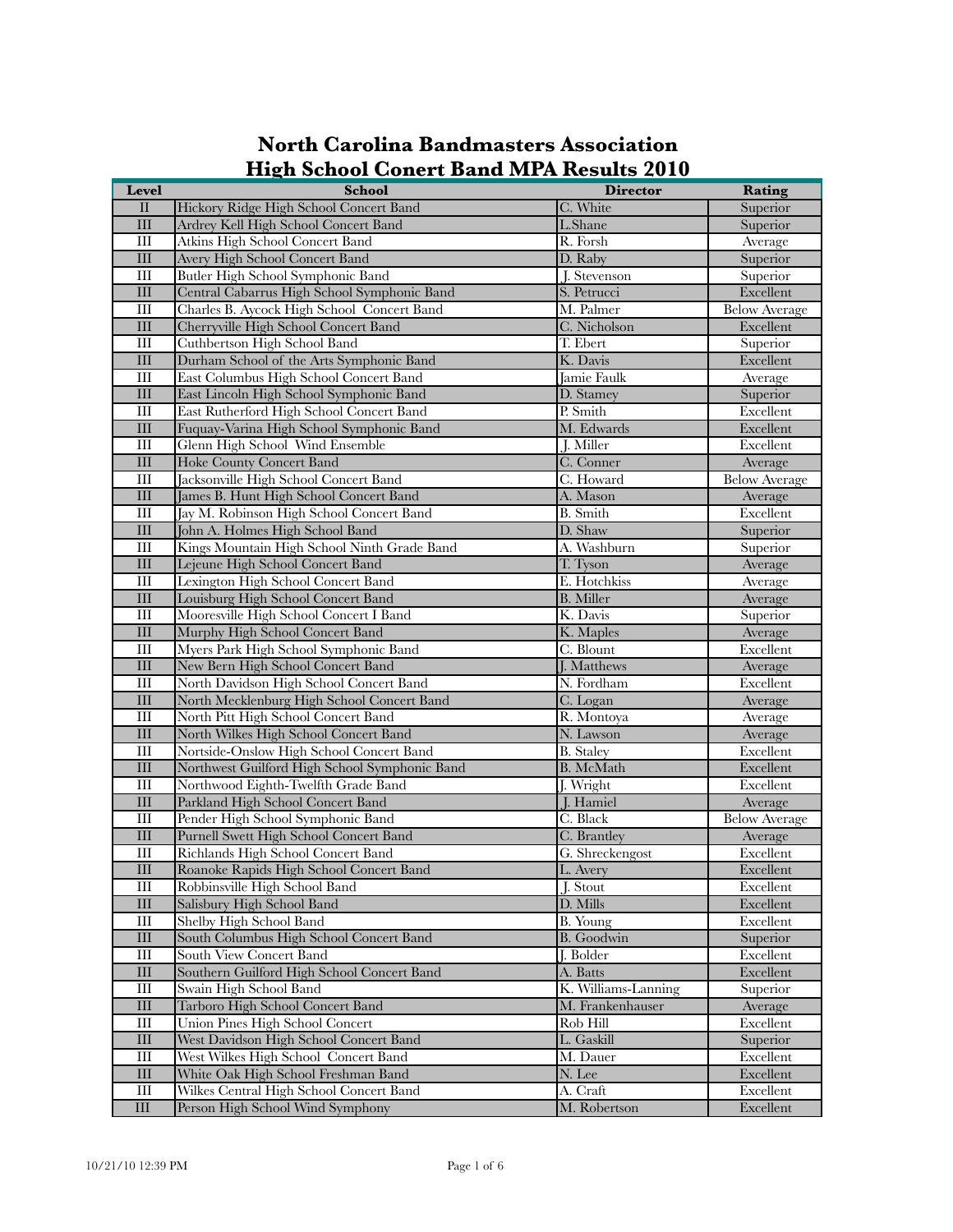| Ш                      | Wesleyan Academy Wind Ensemble                                       | <b>B.</b> Roberts        | Excellent             |
|------------------------|----------------------------------------------------------------------|--------------------------|-----------------------|
| $\rm III/IV$           | Apex High School Concert Band I                                      | P. Rowe                  | Excellent             |
| III/IV                 | Bunker Hill High School Concert Band                                 | A. Pannebaker            | Excellent             |
| $\rm III/IV$           | Bunn High School Concert Band                                        | M. Causby                | Excellent             |
| III/IV                 | Central Davidson High School Symphonic Band                          | J. Daugherty             | Superior              |
| $\rm III/IV$           | Dalton L. McMichael High School Symphonic Band                       | R. Quarles               | Excellent             |
| III/IV                 | Davie High School Concert Band                                       | A. Jimeson               | Superior              |
| $\rm III/IV$           | Draughn High School Concert Band                                     | D. Hull                  | Excellent             |
| III/IV                 | Freedom High School Symphonic Band                                   | J. Hoyle                 | Excellent             |
| $\rm III/IV$           | Holly Springs High School Concert Band                               | M. Biasi                 | Excellent             |
| III/IV                 | JF Webb High School Symphonic Band                                   | C. McCaskill             | Excellent             |
| III/IV                 | North Iredell High School Concert Band                               | C. Wilson                | Excellent             |
| III/IV                 | Raleigh Charter High School Concert Band                             | C. Brown                 | Excellent             |
| III/IV                 | Randleman High School Symphonic Band                                 | E. Campbell              | Excellent             |
| III/IV                 | West Forsyth High School Concert Band                                | J. Kirkpatrick           | Superior              |
| ${\rm IV}$             | A.C. Reynolds High School Concert Band                               | W. Bryant                | Superior              |
| IV                     | Ardrey Kell High School Symphonic Band                               | L. Shane                 | Superior              |
| IV                     | Ashbrook High School Wind Ensemble                                   | <b>B.</b> Jones          | Superior              |
| IV                     | Asheboro High School Symphonic Band                                  | S. Benhart               |                       |
| IV                     | Asheville High School Concert Band                                   | W. Talley                | Superior<br>Excellent |
| IV                     | Ashley High School Concert Band                                      | R. Parker                | Superior              |
| ${\rm IV}$             | Bandys High School Symphonic Band                                    | <b>B.</b> Keisler        | Excellent             |
| IV                     | Beddingfield High School Symphonic Band                              | K. Green                 | Excellent             |
| IV                     |                                                                      |                          |                       |
| IV                     | Ben L. Smith High School Concert Band                                | C. Buttler<br>L. Pilot   | Excellent             |
| IV                     | Bessemer City High School Concert Band                               | R. Plyler                | Superior              |
| IV <sub></sub>         | Burns High School Band<br><b>Butler High School Concert Band</b>     |                          | Superior<br>Excellent |
| $\overline{\text{IV}}$ |                                                                      | J. Stevenson             |                       |
| <b>IV</b>              | Camden County High School Concert Band                               | R. Lee                   | Excellent             |
|                        | Carrboro High School Symphonic Band                                  | F. Jones                 | Superior              |
| IV<br>IV               | CE Jordan High School Symphonic Band<br>Central Academy Concert Band | A. Weiss<br>$J.$ Hill    | Superior              |
| IV                     | Chapel Hill High School Concert Band                                 | D. Carter                | Superior              |
| IV                     | Charlotte Latin School Upper School Wind Ensemble                    |                          | Superior<br>Excellent |
| ${\rm IV}$             | Chase High School Symphonic Band                                     | R. Payne<br>M. Henderson | Excellent             |
| IV                     | Clyde A. Erwin High School Band                                      | D. Sulzman               | Superior              |
| IV                     | Concord High School Wind Ensemble                                    | D. Morin                 | Excellent             |
| IV                     | Cox Mill High School Band                                            | J. Earp                  | Excellent             |
| IV                     | Crest High School Band                                               | A. Milne                 | Superior              |
| $\overline{\text{IV}}$ | D. H. Conley High School Band                                        | <b>B.</b> Fonville       | Excellent             |
| ${\rm IV}$             | Dixon High School Symphonic Band                                     | K. Matthews              | <b>Below Average</b>  |
| IV <sub></sub>         | East Carteret High School Concert Band                               | Ashley Wright            | Superior              |
| IV                     | East Forsyth High School Concert Band                                | G. Murphy                | Excellent             |
| IV <sub></sub>         | East Gaston Symphonic Band                                           | J. Dunlevy               | Superior              |
| ${\rm IV}$             | East Henderson High School Concert Band                              | S. Smith                 | Superior              |
| IV                     | East Mecklenburg High School Concert Band                            | S. Clowes                | Superior              |
| $\overline{\text{IV}}$ | East Rowan High School Wind Ensemble                                 | E. Davis                 | Superior              |
| IV                     | Eastern Randolph High School Symphonic Band                          | J. Cvijanovic            | Superior              |
| $\overline{\text{IV}}$ | Enloe High School Symphonic Band                                     | R. Hunter                | Superior              |
| $\overline{\rm IV}$    | Foard High School Symphonic Band                                     | T. Neely                 | Excellent             |
| ${\rm IV}$             | Forestview High School Band                                          | G. Bumgardner            | Average               |
| IV                     | Graham High School Symphonic Band                                    | M. Jefferson             | Average               |
| IV                     | Havelock High School Symphonic Band                                  | J. Benitez/C. Elbing     | Superior              |
| IV <sub></sub>         | Hayesville High School Band                                          | J. Gibson                | Excellent             |
| $\overline{\text{IV}}$ | Hendersonville High School Concert Band                              | F. Shelton               | Superior              |
| $\overline{\text{IV}}$ | Hickory Ridge High School Symphonic Band                             | C. White                 | Superior              |
| ${\rm IV}$             | High Point Christian Concert Band                                    | R. Padgett               | Excellent             |
| IV                     | Hunter Huss High School Band                                         | K. Radford               | Superior              |
| ${\rm IV}$             | Independence High School Wind Ensemble                               | C. Moreau                | Excellent             |
| ${\rm IV}$             | J.H. Rose High School Concert Band                                   | R. Knight                | Excellent             |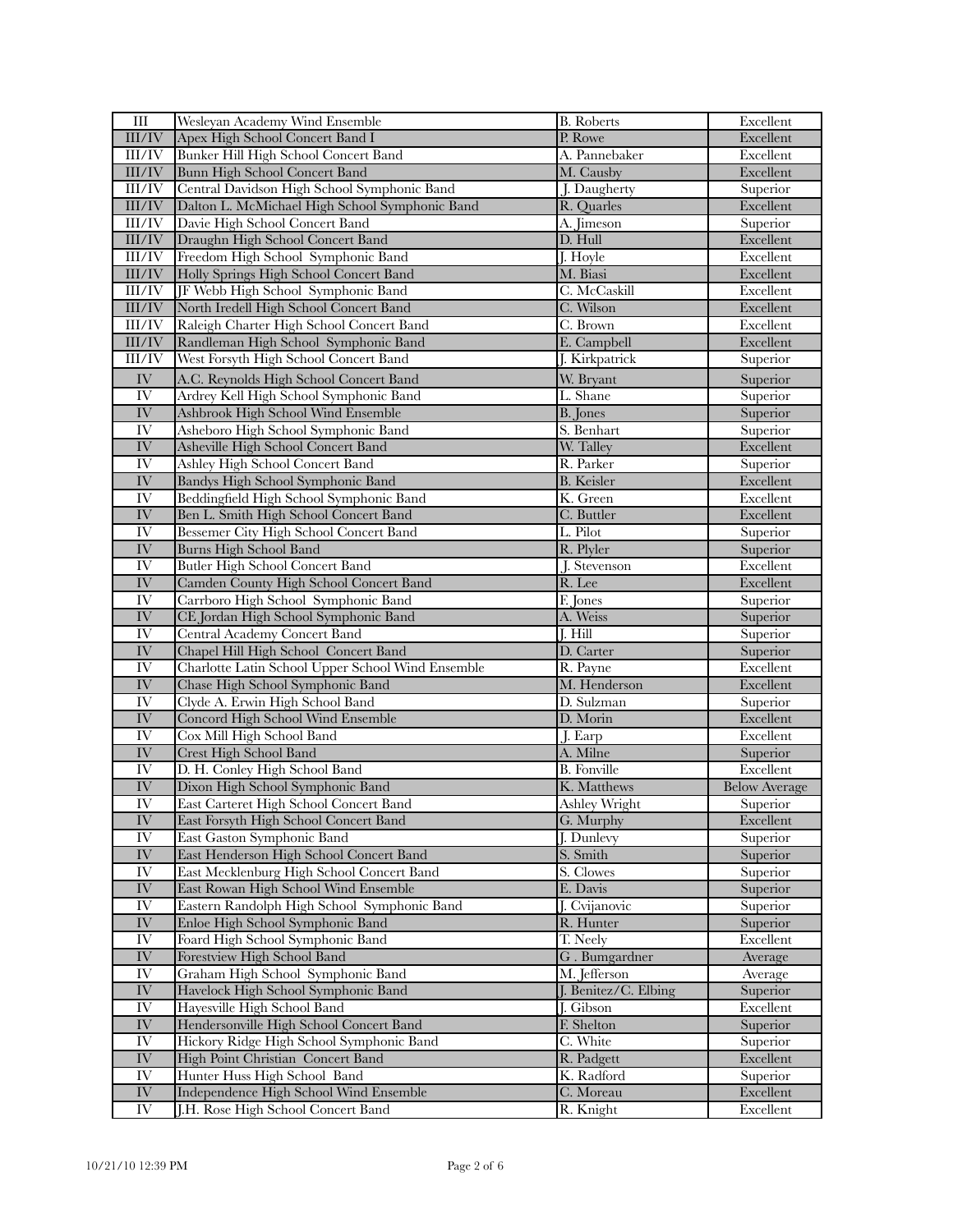| IV                     | John T. Hoggard High School Concert Band                                           | R. Reed              | Superior              |
|------------------------|------------------------------------------------------------------------------------|----------------------|-----------------------|
| IV                     | Ledford High School Symphonic Band                                                 | M. Howell            | Excellent             |
| ${\rm IV}$             | Leesville Road High School Concert Band                                            | D. Albert            | Superior              |
| IV                     | Louisburg High School Symphonic Band                                               | <b>B.</b> Miller     | Excellent             |
| IV                     | Mallard Creek High School Band                                                     | W. Newberry          | Excellent             |
| IV                     | McDowell High School Symphonic Band                                                | P. Young             | Superior              |
| IV                     | Middle Creek High School Concert Band                                              | J. Enloe             | Superior              |
| IV                     | Millbrook High School Symphonic Band                                               | N. Kerr              | Excellent             |
| IV                     | Mooresville High School Concert II Band                                            | T. Lawing            | Superior              |
| IV                     | Mt. Tabor High School Concert Band                                                 | M. Schaub            | Excellent             |
| IV                     | Nash Central High School Concert Band                                              | L. Nieves            | Excellent             |
| IV                     | New Bern High School Symphonic Band                                                | J. Matthews          | Average               |
| IV                     | North Brunswick Concert Band                                                       | M. Riel              | Excellent             |
| IV                     | North Gaston High School Concert Band                                              | T. Reed              | Superior              |
| $\overline{\text{IV}}$ | North Henderson High School Band                                                   | S. Sigmon            | Superior              |
| IV                     | North Iredell High School Symphonic Band                                           | C. Wilson            | Excellent             |
| IV                     | North Lincoln High School Symphonic Band                                           | N. Underwood         | Superior              |
| IV                     | North Mecklenburg High School Symphonic Band                                       | C. Logan             | Excellent             |
| IV                     | North Stokes High School Concert Band                                              | D. Jarvis            | Superior              |
| IV                     | Northeastern High School Symphonic Band                                            | W. James             | Excellent             |
| IV                     | Northern Nash High School Symphonic Band                                           | E. Harris            | Superior              |
| IV                     | Northwest Cabarrus High School Symphonic Band                                      | S. Bogan II          | Superior              |
| IV                     | Northwest School of the Arts Wind Ensemble                                         | M. Sanders           |                       |
| IV <sub></sub>         | <b>Overhills Concert Band</b>                                                      | M. Sutton            | Average               |
|                        |                                                                                    |                      | Superior              |
| IV<br>IV               | Parkwood High School Band<br>Pasquotank County High School Symphonic Band          | A. Wallace           | Excellent             |
| $\overline{\text{IV}}$ |                                                                                    | R. Spitler           | Average               |
| IV                     | Patton High School Symphonic Band                                                  | C. Higdon            | Superior              |
| IV                     | Perquimans County High School Symphonic Band                                       | C. Whitehurst        | Excellent             |
| IV                     | Polk County High School Concert Band                                               | C. Gilbert<br>E. Gee | Superior<br>Excellent |
| IV                     | Providence Grove High School Symphonic Band<br>Providence High School Concert Band | P. Jackson           | Superior              |
| IV                     | Ragsdale High School Band                                                          | A. Oldham            | Superior              |
| $\overline{\text{IV}}$ | Roanoke Rapids High School Symphonic Band                                          | L. Avery             | Excellent             |
| IV                     | Rockingham County High School Concert Band                                         | D. Dohm              | Excellent             |
| IV                     | <b>Scotland Concert Band</b>                                                       | J. Hammonds          | Excellent             |
| IV                     | <b>Seventy First Concert Band</b>                                                  | J. Robinson          | Excellent             |
| ${\rm IV}$             | Smoky Mountain High School Band                                                    | A. Umphlett          | Excellent             |
| IV                     | South Caldwell High School Concert Band                                            | J. Childers          | Superior              |
| IV                     | South Mecklenburg High School Symphonic Band                                       | C. Rugila            | Excellent             |
| IV                     | South Point High School Band                                                       | T. Hamilton          | Excellent             |
| IV                     | South View Symphonic                                                               | J. Bolder            | Excellent             |
| IV                     | Southeast Guilford High School Concert Band                                        | J. Ray               | Superior              |
| ${\rm IV}$             | Southern Alamance High School Symphonic Band                                       | C. Patton            | Excellent             |
| IV                     | Southwestern Randloph High School Symphonic Band                                   | G. Gibson            | Excellent             |
| IV                     | Sun Valley High School Sun Valley High School Band                                 | J. Reynolds          | Superior              |
| IV                     | Swansboro High School Swansboro High School Wind Ensemble P. Smith                 |                      | Superior              |
| ${\rm IV}$             | T.C. Roberson High School Concert Band                                             | M. Wilson            | Superior              |
| IV                     | Topsail High School Topsail High School Wind Ensemble                              | K. McMurray          | Excellent             |
| ${\rm IV}$             | <b>Triton Concert Band</b>                                                         | J. Montgomery        | Excellent             |
| IV                     | Tuscola High School Concert Band                                                   | A. Cooper/T. Wise    | Superior              |
| IV                     | Union Pines High School Symphonic Band                                             | Rob Hill             | Excellent             |
| IV                     | Wake Forest-Rolesville High School Concert Band                                    | S. Norman            | Excellent             |
| ${\rm IV}$             | Wakefield High School Concert Band                                                 | J. Potter            | Superior              |
| IV                     | Weddington High School Symphonic Band                                              | R. Owens             | Superior              |
| ${\rm IV}$             | West Caldwell High School Concert Band                                             | R. Hill              | Average               |
| IV                     | West Carteret High School Concert Band                                             | C. Everett/A. Wright | Superior              |
| ${\rm IV}$             | West Columbus High School Concert                                                  | G. Nickerson         | <b>Comments Only</b>  |
| IV                     | West Forsyth High School Symphonic Band                                            | J. Kirkpatrick       | Superior              |
| ${\rm IV}$             | West Henderson High School                                                         | A. Klaes             | Excellent             |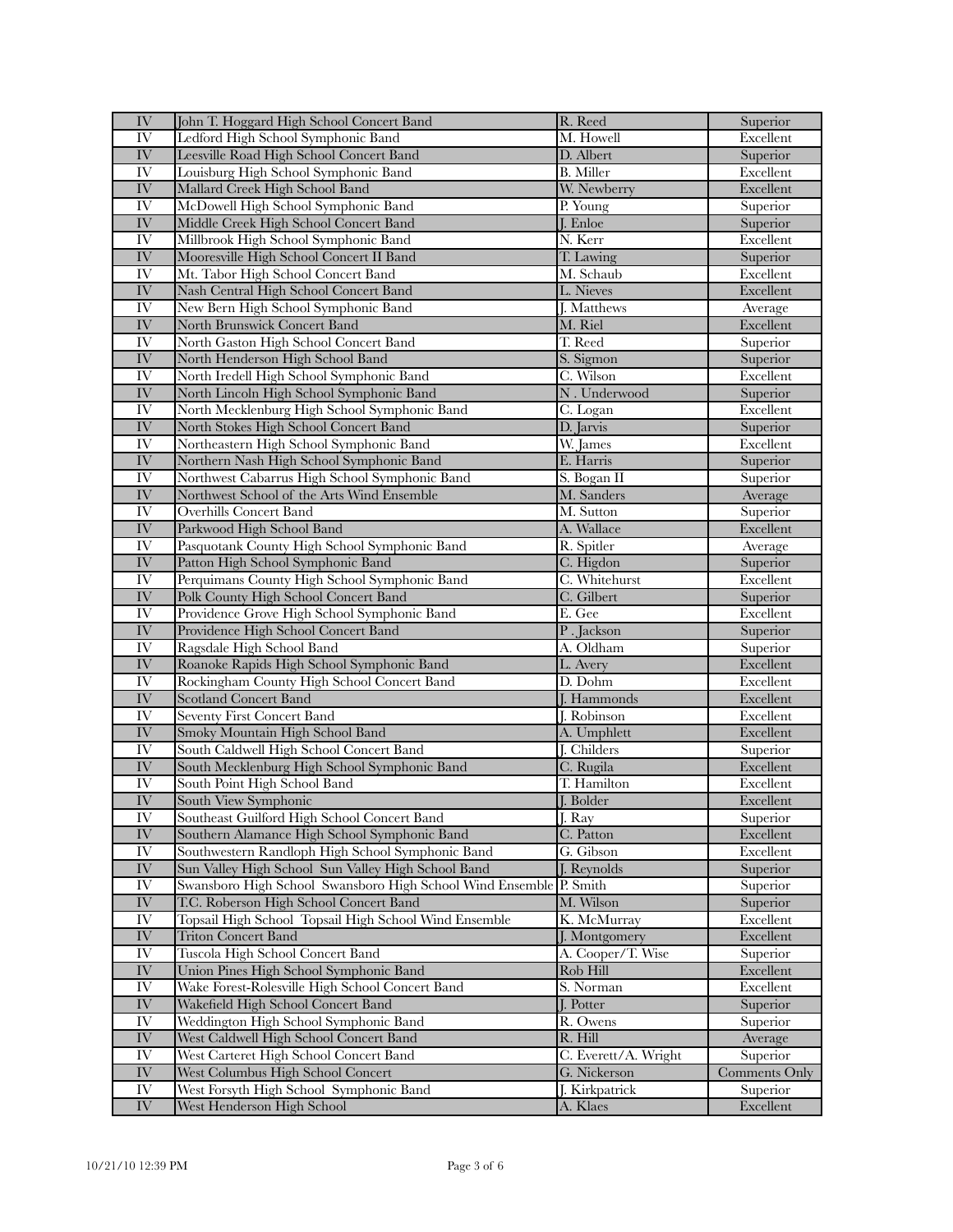| IV                        | West Iredell High School Concert Band            | L. Ewing              | Superior  |
|---------------------------|--------------------------------------------------|-----------------------|-----------|
| IV                        | West Johnston High School Symphonic              | G. Griffin            | Excellent |
| IV                        | West Rowan High School West Rowan Wind Ensemble  | D. Trivette           | Excellent |
| ${\rm IV}$                | West Stokes High School Symphonic Band           | D. Bennett            | Excellent |
| IV                        | Western Guilford High School Wind Ensemble       |                       | Superior  |
| IV                        | Wheatmore High School Symphonic Band             | J. Hudson             | Excellent |
| IV                        | White Oak High School Symphonic Band             | P. Ditch/N. Lee       | Excellent |
| IV                        | Williamston High School Symphonic Band           | G. Michel             | Excellent |
| IV                        | North Forsyth High School Symphonic Band         | R. Sigler             | Excellent |
| ${\rm IV}$                | Dudley High School Concert Band                  | R. Reid               | Average   |
| IV                        | Northeast Guilford High School Concert Band      | S. Anderson           | Average   |
| $\overline{\rm IV}$       | Northern Guilford High School Symphonic Band     | E. Kimbrough          | Superior  |
| IV                        | Orange High School Symphonic Band                | A. Carter             | Superior  |
| $\overline{\text{IV}}$    | Page High School Wind Ensemble                   | E. Deaton             | Superior  |
| $\overline{\text{IV/V}}$  | Apex High School Concert Band II                 | P. Rowe               | Superior  |
| $\overline{\text{IV/V}}$  | Bunker Hill High School Symphonic Band           | A. Pannebaker         | Superior  |
| IV/V                      | Lake Norman High School Symphonic Band           | C. Brown              | Superior  |
| IV/V                      | Northwood High School Concert Band               | E. Cottrell           | Excellent |
| IV/V                      | Ravenscroft Upper School Band                    | <b>B.</b> Pendergrass | Superior  |
| $\ensuremath{\text{V}}$   | Alexander Central High School Wind Ensemble      | R. Ingold             | Superior  |
| V                         | Asheboro High School Symphonic Wind Ensemble     | P. Homiller           | Superior  |
| $\overline{\mathrm{V}}$   | Ashley High School Symphonic Band                | R. Parker             | Superior  |
| $\overline{\mathrm{V}}$   | Brevard High School Band                         | K. Franklin           | Superior  |
| $\overline{\mathrm{V}}$   | <b>Cape Fear Concert Band</b>                    | M. Williams           | Superior  |
| $\mathbf{V}$              | Cedar Ridge High School Symphonic Band           | P. Quigley            | Superior  |
| $\overline{\mathbf{V}}$   | Clayton High School Wind Ensemble                | J. Pearson            | Superior  |
| V                         | Davie High School Symphonic Band                 | A. Jimeson            | Superior  |
| $\overline{\mathrm{V}}$   | Durham School of the Arts Wind Ensemble          | A. Greene             | Superior  |
| $\overline{\mathrm{V}}$   | East Davidson High School Symphonic Band         | D. Deese              | Superior  |
| $\overline{\mathrm{V}}$   | Enka High School Symphonic Band                  | R. Caldwell           | Superior  |
| $\overline{\mathrm{V}}$   | Forbush High School Wind Ensemble                | M. Parunak            | Excellent |
| $\ensuremath{\mathbf{V}}$ | Forest Hills High School Band                    | T. Humphries          | Excellent |
| V                         | Freedom High School Wind Ensemble                | J. Hoyle              | Excellent |
| $\mathbf{V}$              | Garner Magnet High School Symphonic Band         | C. Serina             | Superior  |
| V                         | Havelock High School Wind Ensemble               | J. Benitez/C. Elbing  | Superior  |
| $\overline{\mathrm{V}}$   | Hibriten High School Symphonic Band              | K. Townsend           | Superior  |
| V                         | Hickory High School Band                         | T. Reyes              | Superior  |
| $\overline{V}$            | Jack Britt Symphonic Winds                       | T. Parsons            | Superior  |
| $\overline{\mathrm{V}}$   | Jacksonville High School Wind Ensemble           | C. Howard             | Average   |
| $\overline{\mathrm{V}}$   | <b>Lincolnton High School Wind Ensemble</b>      | D. Benfield           | Excellent |
| $\overline{\mathrm{V}}$   | Marvin Ridge High School Band                    | K. James              | Superior  |
| V                         | Mount Pleasant High School Band                  | <b>B.</b> Tulbert     | Superior  |
| $\mathbf{V}$              | Mt. Tabor High School Symphonic Band             | M. Schaub             | Superior  |
| $\overline{\mathrm{V}}$   | Newton-Conover High School Concert Band          | H. Smith              | Excellent |
| V                         | North Davidson High School Wind Ensemble         | N. Fordham            | Superior  |
| $\overline{\mathrm{V}}$   | Nortside-Onslow High School Wind Ensemble        | <b>B.</b> Staley      | Superior  |
| $\overline{\mathrm{V}}$   | Northwest Guilford High School Wind Ensemble     | B. McMath             | Superior  |
| $\ensuremath{\text{V}}$   | Panther Creek High School Symphonic Band         | D. Robinson           | Superior  |
| V                         | Pinecrest Wind Ensemble                          | J. Muccio             | Excellent |
| $\overline{\mathrm{V}}$   | Porter Ridge High School Band                    | I. Faires             | Superior  |
| $\mathbf{V}$              | Providence High School Symphonic Band            | S. Russell            | Superior  |
| $\mathbf{V}$              | Ronald Reagan High School Concert Band           | M. Liner              | Excellent |
| $\mathbf{V}$              | Scotland Symphonic Band                          | M. Doerffel           | Superior  |
| $\ensuremath{\text{V}}$   | South Central High School Winds                  | N. Medley             | Superior  |
| V                         | South Mecklenburg High School Wind Ensemble      | C. Rugila             | Excellent |
| $\overline{\mathrm{V}}$   | Southwest Guilford High School Wind Ensemble     | K. Butler             | Superior  |
| $\overline{\mathrm{V}}$   | Southwest Onslow High School Wind Ensemble       | K. Day                | Excellent |
| $\overline{\mathbf{V}}$   | St. Stephens High School Symphonic Band          | D. Stiles             | Superior  |
| V                         | Wake Forest-Rolesville High School Wind Ensemble | S. Norman             | Superior  |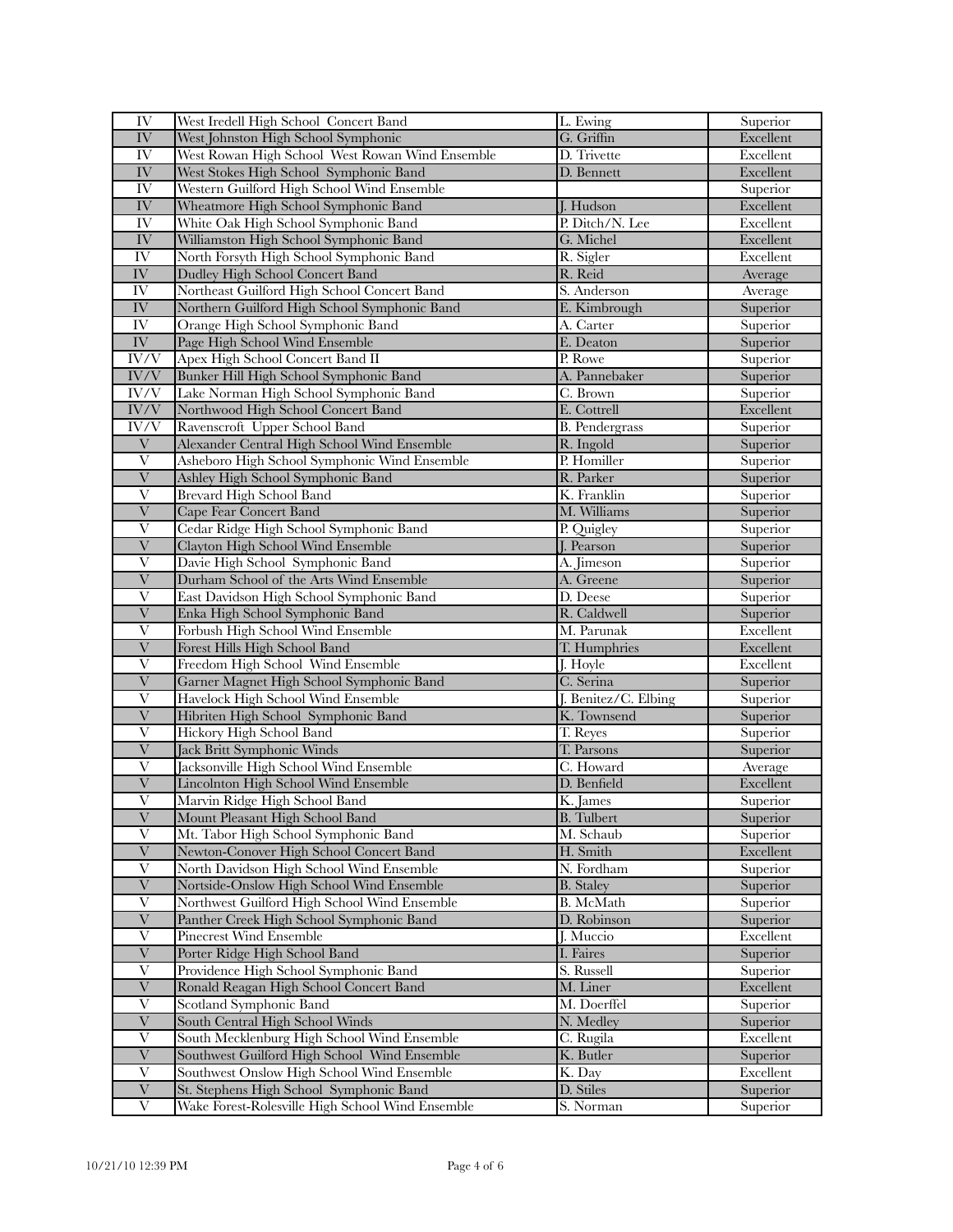| V                       | Watauga High School Symphonic Band                     | T. Walker                | Comments Only |
|-------------------------|--------------------------------------------------------|--------------------------|---------------|
| $\overline{\mathrm{V}}$ | West Craven High School Symphonic Band                 | <b>B.</b> Langhans       | Superior      |
| $\overline{\mathbf{V}}$ | West Lincoln High School West Lincoln High School Band | J. Horner                | Excellent     |
| V                       | Piedmont High School Band                              | J. Lukac                 | Superior      |
| V/VI                    | Green Hope High School Symphonic Band                  | <b>B.</b> Myers          | Superior      |
| V/VI                    | Holly Springs High School Wind Ensemble                | M. Biasi                 | Superior      |
| V/VI                    | Millbrook High School Wind Ensemble                    | N. Kerr                  | Superior      |
| V/VI                    | Orange High School Wind Ensemble                       | A. Carter                | Superior      |
| <b>VI</b>               | A.C. Reynolds High School Symphonic Winds              | W. Bryant                | Superior      |
| VI                      | Apex High School Wind Ensemble                         | P. Rowe                  | Superior      |
| VI                      |                                                        | L. Shane                 | Superior      |
|                         | Ardrey Kell High School Wind Ensemble                  |                          |               |
| VI                      | Asheville High School Wind Symphony                    | W. Talley/E. Talley      | Superior      |
| VI                      | Butler High School Wind Ensemble                       | J. Stevenson             | Superior      |
| VI                      | Cape Fear Wind Ensemble                                | M. Williams              | Superior      |
| VI                      | CE Jordan High School Wind Ensemble                    | A. Weiss                 | Superior      |
| VI                      | Cedar Ridge High School Wind Symphony                  | P. Quigley               | Superior      |
| $\overline{\text{VI}}$  | Central Davidson High School Wind Ensemble             | J. Daugherty             | Superior      |
| VI                      | Chapel Hill High School Symphonic Band                 | D. Carter                | Superior      |
| VI                      | Charlotte Catholic High School Symphonic Band          | K. Rudd                  | Superior      |
| VI                      | Croatan High School Wind Ensemble                      | A. Aldredge              | Superior      |
| $\overline{\text{VI}}$  | East Davidson High School Wind Ensemble                | D. Deese                 | Superior      |
| VI                      | East Henderson High School Symphonic Band              | S. Smith                 | Superior      |
| $\overline{\text{VI}}$  | East Lincoln High School Wind Ensemble                 | D. Stamey                | Superior      |
| VI                      | East Mecklenburg High School Symphonic Band            | S. Clowes                | Excellent     |
| VI                      | Enloe High School Wind Ensemble                        | R. Hunter                | Superior      |
| VI                      | Fuquay-Varina High School Wind Ensemble                | M. Edwards               | Excellent     |
| VI                      | Green Hope High School Wind Ensemble                   | <b>B.</b> Myers          | Superior      |
| $\overline{\text{VI}}$  | Hendersonville High School Symphonic Band              | F. Shelton               | Superior      |
| VI                      | Hickory Ridge High School Wind Ensemble                | C. White                 | Superior      |
| $\overline{\text{VI}}$  | J.H. Rose High School Symphonic Band                   | R. Knight                | Excellent     |
| VI                      | Jay M. Robinson High School Symphonic Band             | <b>B.</b> Smith          | Superior      |
| VI                      | John T. Hoggard High School Symphonic Band             | R. Reed                  | Superior      |
| $\overline{\text{VI}}$  | Kings Mountain High School Blazer Band                 | G. Doggett               | Superior      |
| VI                      | Lake Norman High School Wind Ensemble                  | C. Brown                 | Superior      |
| $\overline{\text{VI}}$  | Ledford High School Wind Ensemble                      | M. Howell                | Excellent     |
| VI                      | Leesville Road High Schoo Symphonic Band               | D. Albert                | Superior      |
|                         |                                                        |                          |               |
| VI                      | Maiden High School Band                                | C. Caldwell              | Superior      |
| VI                      | Middle Creek High School Symphonic Band                | J. Enloe                 | Superior      |
| VI                      | Mooresville High School Symphonic Band                 | K. Davis                 | Superior      |
| VI                      | Myers Park High School Wind Ensemble                   | W. Blount                | Superior      |
| VI                      | North Raleigh Christian Academy Wind Ensemble          | J. Burk                  | Excellent     |
| VI                      | Nash Central High School Wind Ensemble                 | L. Nieves                | Average       |
| $\overline{\text{VI}}$  | North Lincoln High School Wind Ensemble                | N. Underwood             | Superior      |
| VI                      | Northern Nash High School Wind Ensemble                | E. Harris                | Superior      |
| VI                      | Panther Creek High School Wind Ensemble                | D. Robinson              | Superior      |
| $\overline{\text{VI}}$  | Providence High School Wind Ensemble                   | $\overline{P}$ . Jackson | Superior      |
| VI                      | Ronald Reagan High School Symphonic Band               | M. Liner                 | Superior      |
| VI                      | Sanderson High School Wind Ensemble                    | C. Flowers               | Superior      |
| VI                      | South Brunswick Wind Ens.                              | J. Messina               | Excellent     |
| VI                      | South Caldwell High School Symphonic Band              | J. Childers              | Superior      |
| $\overline{\text{VI}}$  | South View Wind Ensemble                               | J. Bolder                | Superior      |
| VI                      | T.C. Roberson High School Symphonic Band               | M. Wilson                | Superior      |
| VI                      | Terry Sanford High School Wind Ensemble                | J. Jordan                | Superior      |
| VI                      | Tuscola High School Symphony Band                      | T. Wise/A. Cooper        | Superior      |
| $\overline{\text{VI}}$  | Union Pines High School Wind Ensemble                  | Rob Hill                 | Excellent     |
| VI                      | Wakefield High School Wind Ensemble                    | J. Potter                | Superior      |
| VI                      | West Carteret High School Symphonic Band               | C. Everett/A. Wright     | Superior      |
| VI                      | West Forsyth High School Wind Ensemble                 | J. Kirkpatrick           | Superior      |
| $\mbox{VI}$             | West Johnston Wind Symphony                            | D. Duffy                 | Superior      |
|                         |                                                        |                          |               |